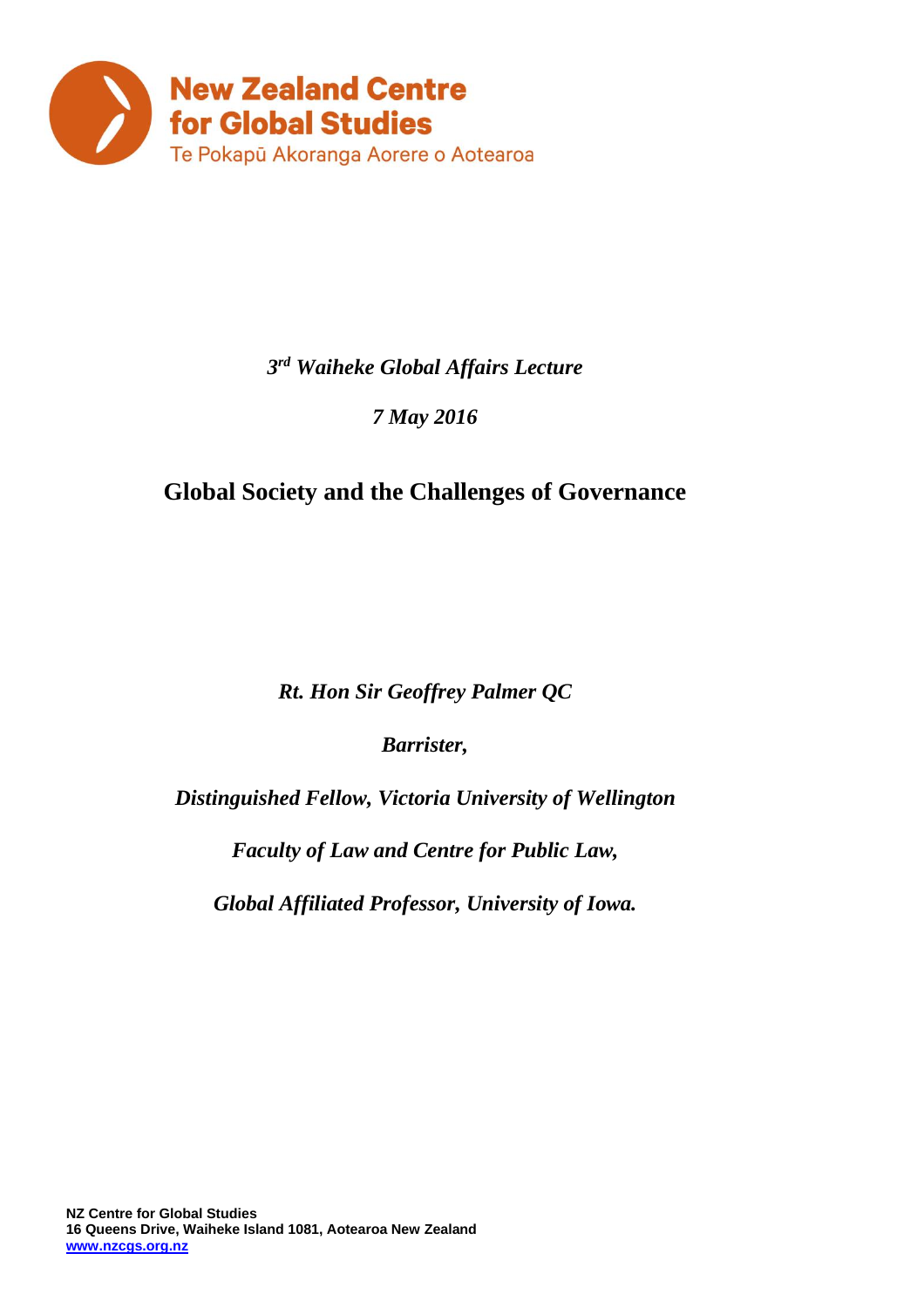

#### *Structure of the lecture*

- What are the issues?
- Why I think what I think
- Environmental Governance
- Climate Change
- The Nuclear Threat
- The Institutions
- Conclusion: some rays of hope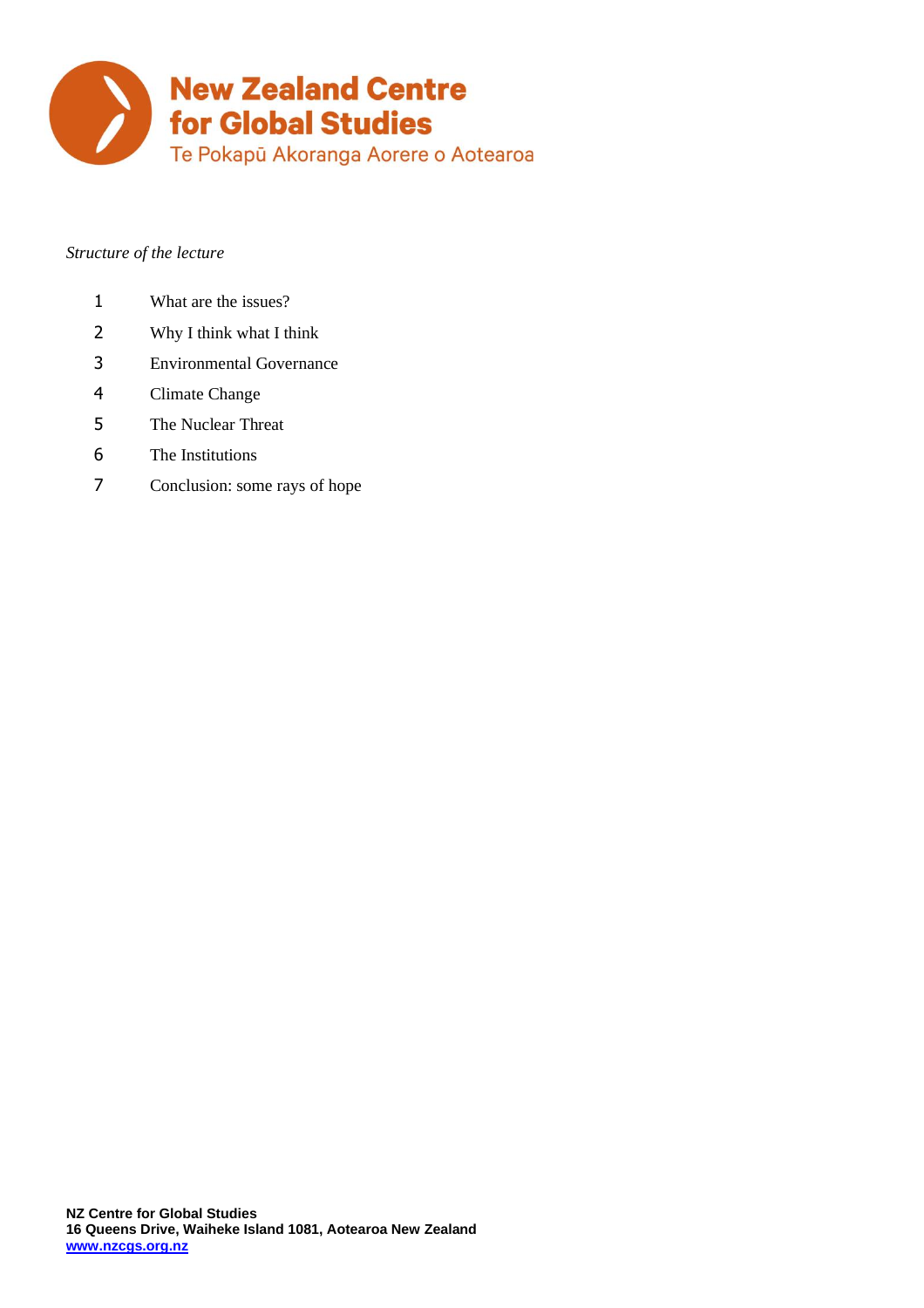

It is important to understand the angle of narration of anyone who is giving a lecture of this type. The most important ingredient determining the views expressed flows from the experience of the lecturer, and the forces that shaped his or her outlook. I speak as a lawyer who has had some political experience.<sup>1</sup> The meshing together of politics and law is at the heart of the problems of governance that afflict global society.

We have entered an era where it is not easy to have confidence in the future. But keeping hope alive is an essential ingredient of a healthy society. We have had a digital revolution the implications of which are as yet only dimly discerned, especially for future patterns of employment. The internet, metadata and instant global communication have the capacity to change our lives further than they already have. The effects upon our social life are likely to be profound over time. Other technological changes will also challenge us, such as nanotechnology and 3D printing.

The future of education is not secure and we may be trapped in a time warp, where there is a widening gap between real world experience and what is taught in the system. $<sup>2</sup>$  We have had global financial</sup> meltdowns the causes of which have yet to be cured. Governments struggle still with economic policy that will produce adequate employment and social cohersion. Globalisation has had profound consequences and is controversial. We have not tamed capitalism yet in ways that are socially beneficial and optimal. Poverty remains a big issue in many parts of the world. Disparities in wealth is a contemporary issue afflicting western countries with increasing contrasts between the most and the least wealthy. We have climate change, a matter that challenges every institution both national and international, and which remains a great distance from being adequately addressed as yet. We have vast migrations of humans fleeing conflicts, raising issues that the global community does not seem to be able to address effectively. We have terrorism, explosions and people dying in many places. Too many states in the international community are failed states and lack the capacity to overcome their problems and provide an adequate life for the people who live in them. Pressures are coming upon liberal democratic states to adopt repressive policies to cope with the fears of people. We have unparalleled and increasing surveillance of people, the consequences of which may be far reaching. Large numbers of

<sup>1</sup> For my own account of my experience see Geoffrey Palmer *Reform-A Memoir* (Victoria University Press, Wellington 2013). There are about 100 pieces of my scholarly writing over the years accessible on the Social Science Research Network (SSRN) for anyone interested:

http://papers.ssrn.com/sol3/results.cfm

<sup>2</sup> Garry Jacobs "Overcoming the Educational Time Warp: Anticipating a Different Future" (2015) 2 Cadmus, Vol 2, Issue 5,1.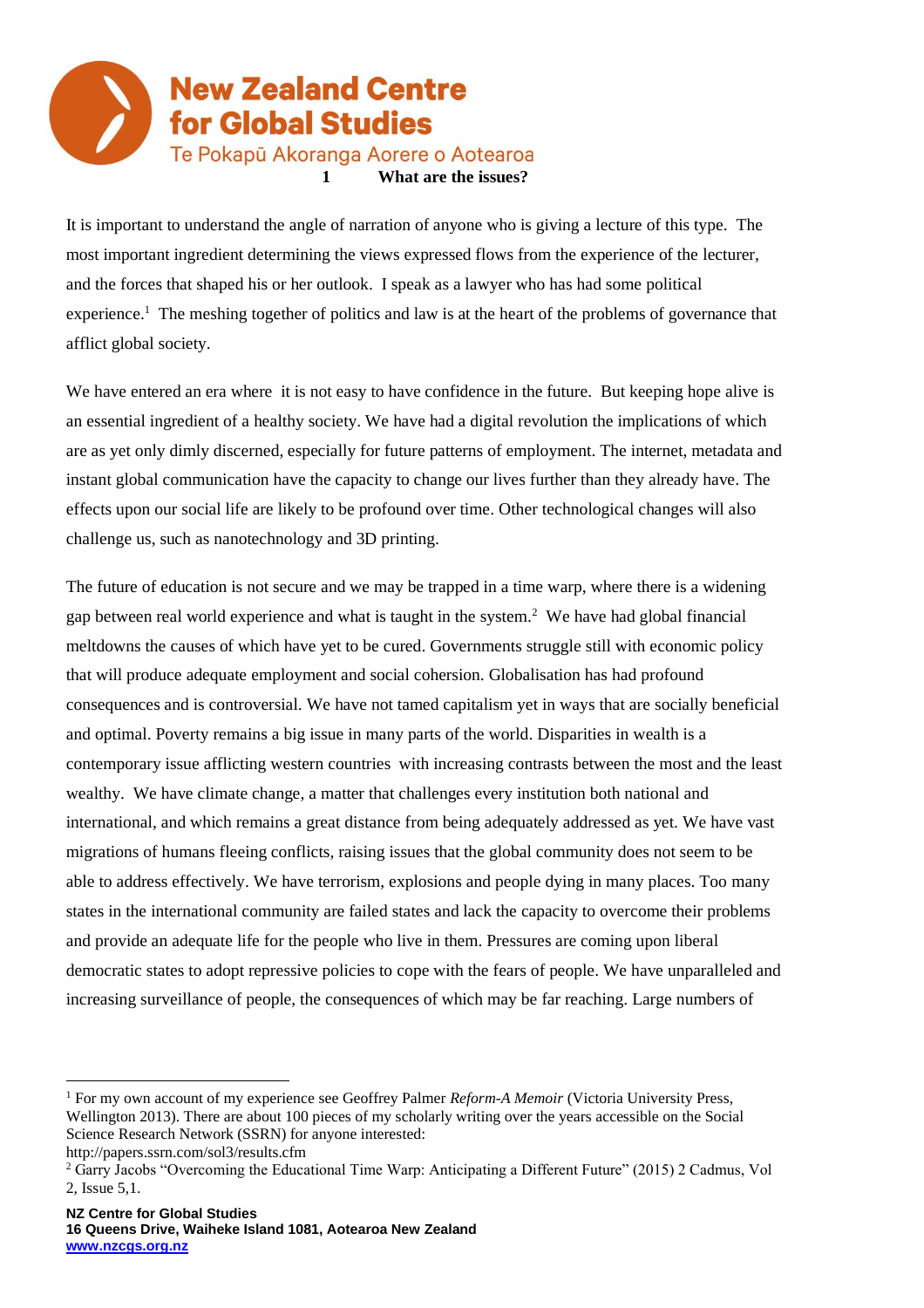

people in the world have little or nothing with which to sustain themselves and they are not happy about it.

The problems posed by nuclear weapons remain with us. Yet public opinion wrongly seems to be less concerned with the issue than it was thirty years ago. We have an increasingly unstable geopolitical situation in the world with the Ukraine, the Middle East, North Korea and trouble spots in Africa. The Security Council of the United Nations is too often paralysed and ineffective.

#### **2 Why I think what I think**

The most telling experience in shaping my early attitudes was my education, taking degrees in politics and law at the Victoria University of Wellington. I learnt something about both international politics and international law in those courses of instruction. But, at the University of Chicago I was permitted in the law school to take two courses from across the Midway, taught by Professor Hans J Morgenthau, then a renowned political scientist and analysist of foreign policy in the United States. He was an opponent of the Vietnam war at its height when I studied with him.<sup>3</sup> We studied his book *Politics Among Nations – the Struggle for Power and Peace*. 4 Morgenthau was a realist, an arch realist. This approach to international affairs required analysis based on "*the concept of interest defined in terms of power*". The international law course I took at Chicago in the Law School did not square completely with the approach of Professor Morgenthau. It was taught by a renowned American law professor. But she took a very different view of what international law comprised than that I had been taught in the British tradition as expounded by my Wellington teacher, Professor George Barton.

Morgenthau's view of international law was not that it didn't exist; he was clear that it did. But he didn't think it was effective, not nearly as effective as national legal systems. It could not really regulate and restrain the struggle for power on the international scene. It was primitive. It was de-centralised.

His conclusion was:<sup>5</sup>

<sup>3</sup> Hans J Morgenthau *Vietnam and the United States* (Public Affairs Press, Washington D.C., 1965)

<sup>&</sup>lt;sup>4</sup> Hans J Morgenthau *Politics Among Nations-The Struggle for Power and Peace* (4<sup>th</sup> ed., Alfred A Knopf, New York,1966).

<sup>5</sup> *Politics Among Nations*, above 265.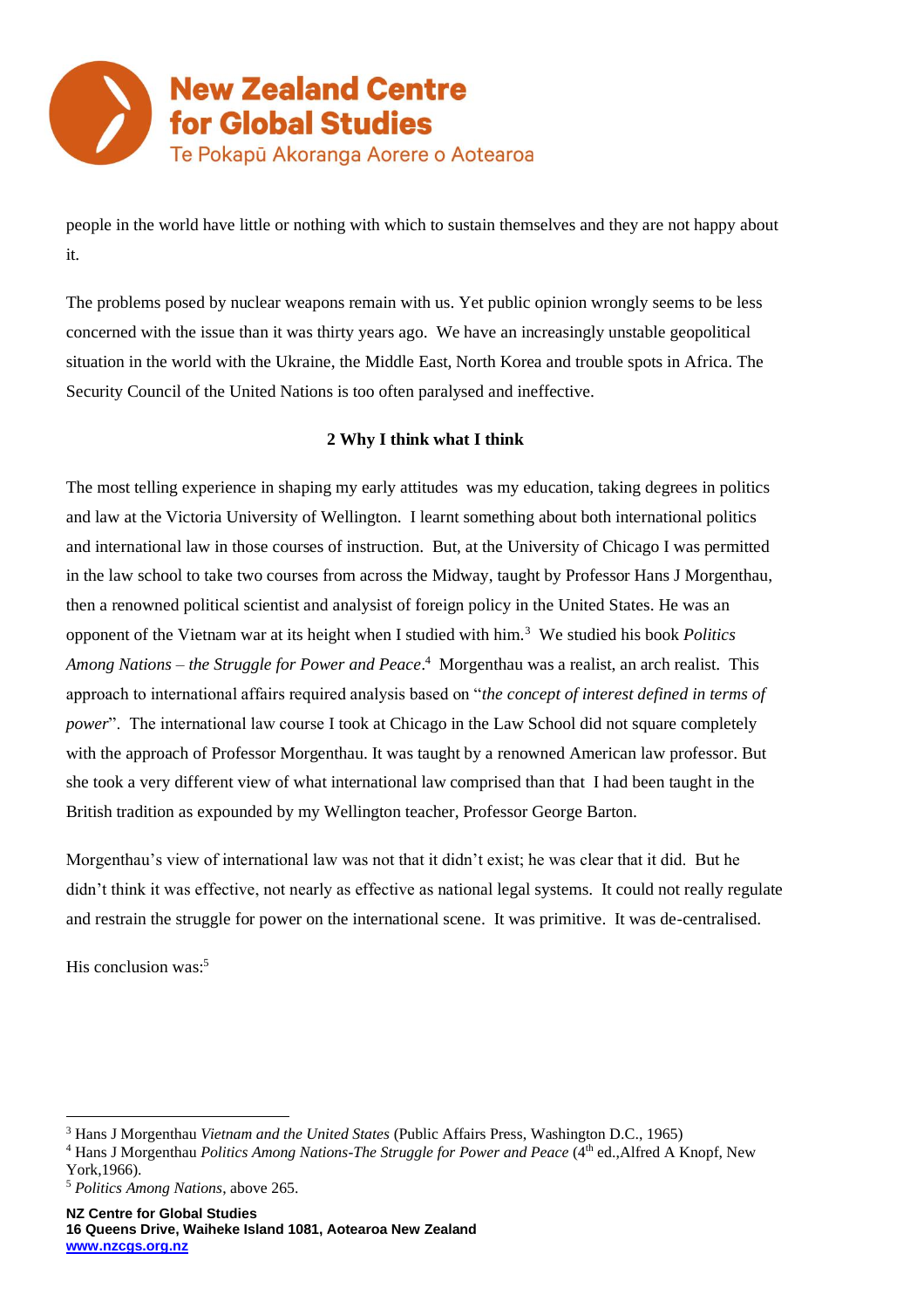

"International law is deficient in all three fundamentals of an efficient judicial system: compulsory jurisdiction, hierarchy of judicial decisions, and the application of the rule *stare decisis* at least to the decisions of the highest courts."

Next, I was an intern at the United Nations in New York. I had been full of idealistic fervour about the purposes of the UN until I had exposure to the bureaucracy. Nevertheless, it was an experience I found very valuable when in 2010 I found myself chairing the Secretary-General's inquiry into the Gaza flotilla incident.

Teaching international law in the United States I have always found a challenging experience. The American students are not easily detached from the principle that might is right.

Later as a politician and then a New Zealand Minister, I secured some interesting exposure to international issues and I was involved in some pretty heavy disputes:

- The issue of nuclear testing in French Polynesia that went to the International Court of Justice twice – on the second occasion I was New Zealand's ad hoc Judge;<sup>6</sup>
- The dispute with the United States over New Zealand's anti-nuclear policy;
- New Zealand's dispute with France over the *Rainbow Warrior* affair;
- Efforts to reach diplomatic rapprochement at the International Whaling Commission, where I was New Zealand's Commissioner for eight years;
- Chairing the United Nations Inquiry into the Gaza Flotilla incident of 31 May 2010;<sup>7</sup>
- A scholarly interest in international environmental law and climate change which I have taught extensively both in the United States and in New Zealand;8 and

<sup>6</sup> Request for an Examination of the situation in Accordance with Paragraph 63 of the Court's Judgment of 20 December 1974 in the Nuclear Tests (New Zealand v France)

http://www.icj-cij.org/docket/index.php?sum=502&code=nzfr&p1=3&p2=3&case=97&k=cd&p3=5 <sup>7</sup> Report of the Secretary-General's Panel of Inquiry on the 31 May 2010 Flotilla Incident (September 2011) http://www.un.org/News/dh/infocus/middle\_east/Gaza\_Flotilla\_Panel\_Report.pdf

<sup>&</sup>lt;sup>8</sup> Jonathan Carlson, Geoffrey Palmer, Burns H Weston *International Environmental Law and World Order* (3<sup>rd</sup> ed., West, St Paul, 2012).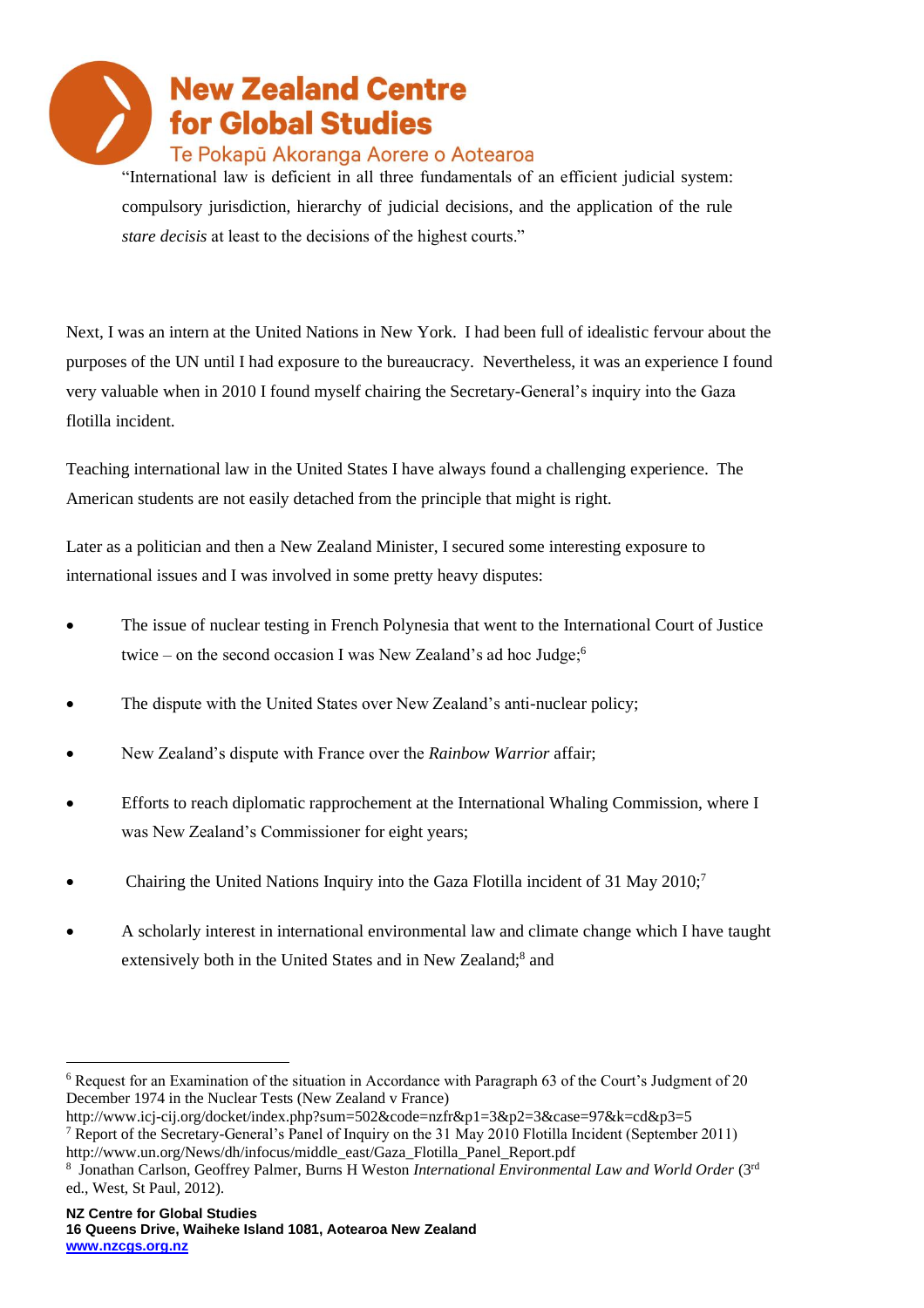• Being the Deputy Prime Minister and Prime Minister were also experiences that required some extensive exposure to international political issues and I have spoken on behalf of New Zealand twice to the General Assembly.

In essence, my views are shaped by all those experiences. The loose bi-polar system of the Cold War promoted some stability. What we have now is something dangerously akin to anarchy. We lack the

machinery and the will it to solve the geo-political problems that afflict the world. Indeed, a number of them may well be insoluble.

I am remineded of the conclusion reached by Philip Allott in his book *The Health of Nations – Society and Law Beyond the State*: 9

"The necessary revolution is a world revolution. The world revolution is a revolution not in the streets, but in our minds."

Allott paints a picture for the future of a consciousness that extends throughout the world. It passes freely across frontiers. It is based on humanity, and our moral and social responsibility extends to the whole of humanity and to the whole of the physical world which we transform by our actions.

I am attracted to his vision. I see great difficulties in achieving it. As any lawyer knows, the key to resolving any dispute is to be able to isolate the issues effectively.

I cannot sensibly talk about all of the issues mentioned in this introduction, so I will confine myself to those that I know most about. These are:

- .Environrmental governance
- .Climate Change
- .The Nuclear Threat
- .The Institutions, particularly the United Nations.

<sup>9</sup> Philip Allott *The Health of Nations-Society and Law beyond the State* (Cambridge University Press, Cambridge, 2002).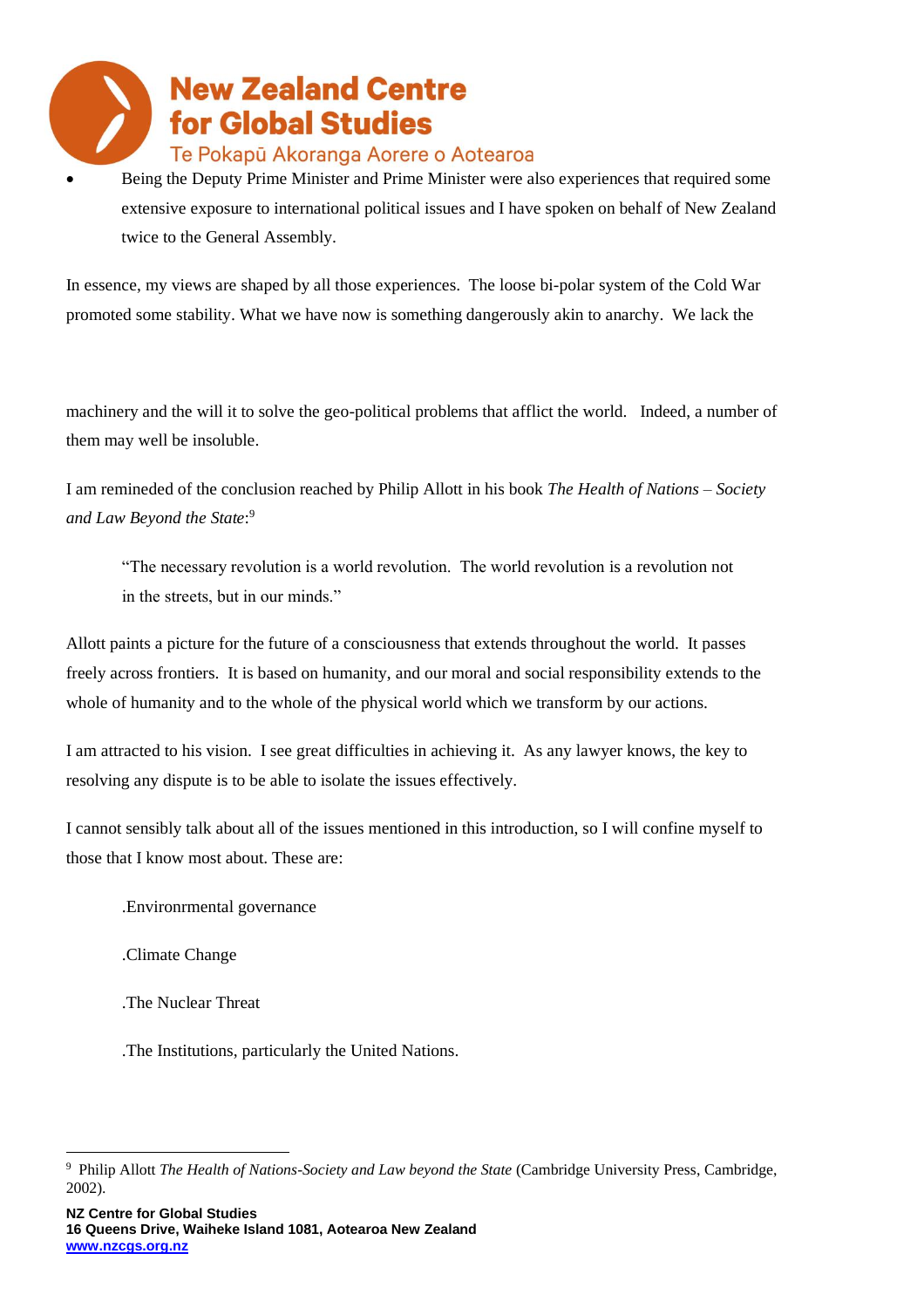When it comes to analysing global society and the challenges of goverance many of the issues have revolved around international peace and security. I suggest many but not all of them still do. The issues are more complicated than they used to be because nation states are not the only players. Asymmetrical warfare, terrorism and urban guerrillas have completely changed the nature of conflicts. While we still have conventional wars we also now have something that is in some ways more dangerous and more upsetting to the general propulation.

Then there is the question of what we are doing to the planet. The problems of international environmental governance are extremely serious, and little understood. While climate change is the most serious and pressing problem, there are many other international environmental problems that have yet to seep into the public consciousness and secure the necessary political attention.

Many years ago, New Zealanders were enthusiastic about New Zealand becoming nuclear free and political battles of a substantial type were fought over those issues. The reasons that impelled the  $4<sup>th</sup>$ Labour government to take such a strong line on anti-nuclear matters remain. They have not been solved at the global level. Those problems are worse now than they were in those days, and the prospects of solving them seem to be receding fast.

On the institutional front the prime responsibility for international peace and security as conceived by the United Nations Charter was to outlaw the use of force on the part of nation states. The Charter bestowed a monopoly of force, except in self-defence, upon the Security Council. That system has failed. Syria is the most obvious contemporary example. Unless the veto in the Security Council can be reformed the present state of affairs seems bound to continue.

The failures no doubt lie in the deficiencies of human nature such as hubris, greed, ambition and the pursuit of power. But humans also have other qualities. Empathy, compassion and altruism. How can we harness the positive features of people and retard negative qualities? Interests, often economic interests, tend to dominate the actions of people and the untrammeled pursuit of interest leads in the end to disaster. International society lacks the means of restraint that exist in domestic legal systems. We lack both the international institutions and the necessary levels of agreement to do anything effective about restraining these interests. Hans Morgenthau was a good prophet, sad to say.

#### **3 Environmental Governance**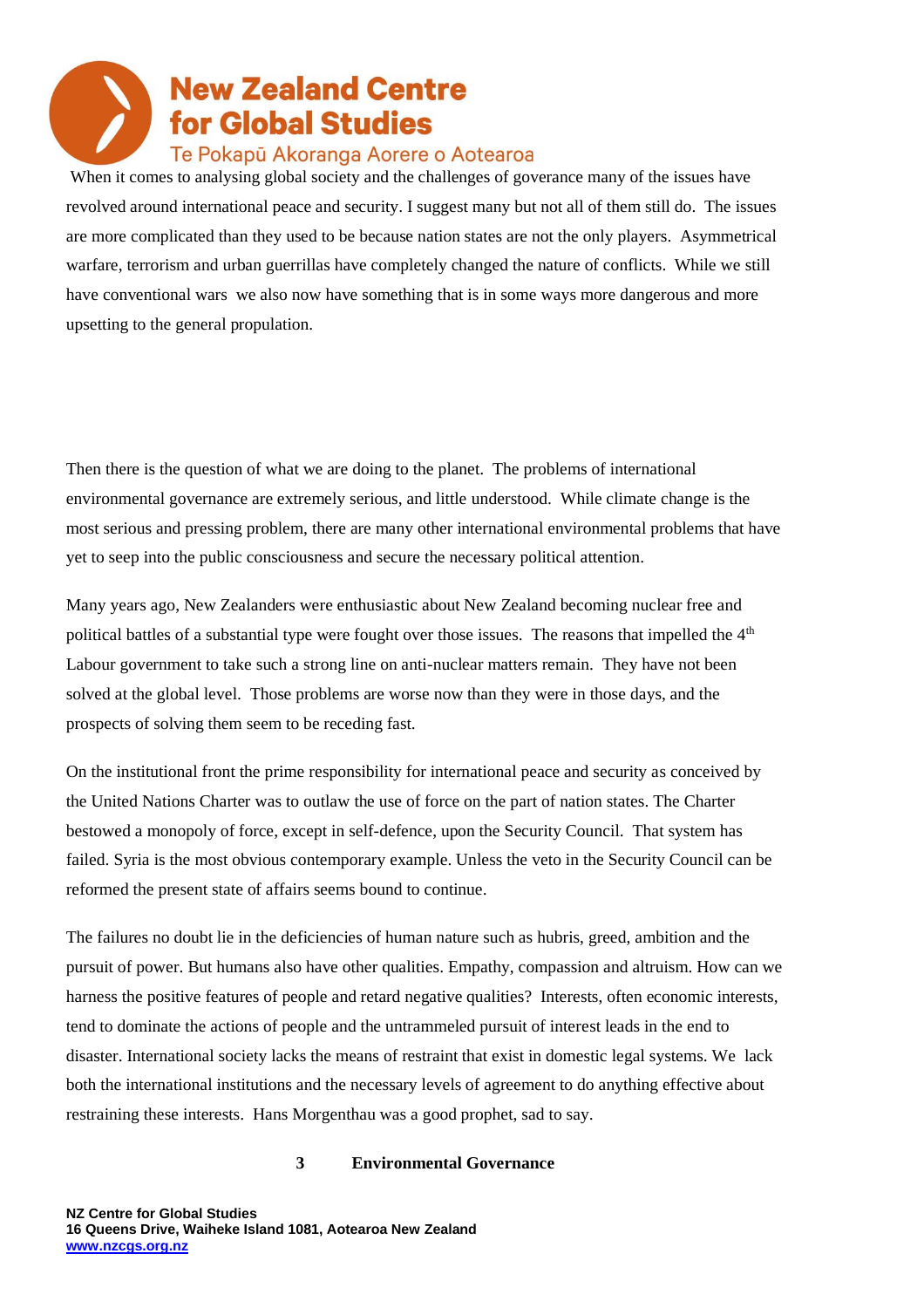### Te Pokapū Akoranga Aorere o Aotearoa

One of the most educational experiences I ever had was to be Minister for the Environment for New Zealand for three years. It was so interesting because it was fresh compared with other legal issues with which I dealt throughout my period as a Minister. International environmental law is an intensely practical subject. It deals with formidable problems of uncertainty and science that lie at the root of so many of the environmental problems that afflict the planet. It involves just about every academic discipline that exists. It also involves political leaders, diplomats, public servants, business leaders and non-governmental organisations in civil society. These people find themselves enmeshed in international environmental issues for significant portions of their working lives. Indeed, I tell my

students in my "Climate Change and the Law" course at Victoria University that they will have jobs for life!

The environment affects us all and the influence of human activities that take place here on earth. The uncomfortable fact is that human activities seem to constitute the root cause of most of the international environmental problems we face. To some degree humans are unravelling their own future. Even that of their own species. Clearly natural disasters like earthquakes and volcanic eruptions are beyond human intervention, yet human activities in combination with natural disasters can also be devastating. Think earthquake, tsunami and Japanese nuclear power plants. The global community seems to lack the political will and determination to tackle many of these environmental problems. While there are episodes of substantial commitment and activity. These recede when there is an economic downturn.

The United Nations conference on "Environment Development" in 1992 was an occasion of great hope.<sup>10</sup> But, the prospects for the health of our global environment have dimmed since then. Economic adversity shifted the political spotlight onto more immediate and serious economic problems flowing from financial meltdowns. And these problems are not yet over. Their causes have not been addressed.

One effective thing we may have done is to improve the condition of the hole in the Ozone layer.<sup>11</sup> But we won't know for many years yet whether it is certain that we have succeeded. It takes a long time for the atmosphere to recover. But in terms of acceptance and ratification of international treaties the Vienna Convention and the Montreal Protocol were highly successful. Just about all nations have signed on

<sup>&</sup>lt;sup>10</sup> The United Nations Conference on Environment and Development produced the Rio Declaration and many other instruments: The Rio Declaration on Environment and Development 14 June 1992 UNCED Doc. A/Conf.151.5 Rev 1, 31 ILM 874(1992).

<sup>&</sup>lt;sup>11</sup> Vienna Convention for the Protection of the Ozone Layer concluded at Vienna, 22 March 1985, 1513 UNTS 293;26 ILM 1529 (1987); Montreal Protocol on Substances that Deplete the Ozone Layer Adopted 16 September 1987 1522 UNTS 3; 26 ILM 1550(1987).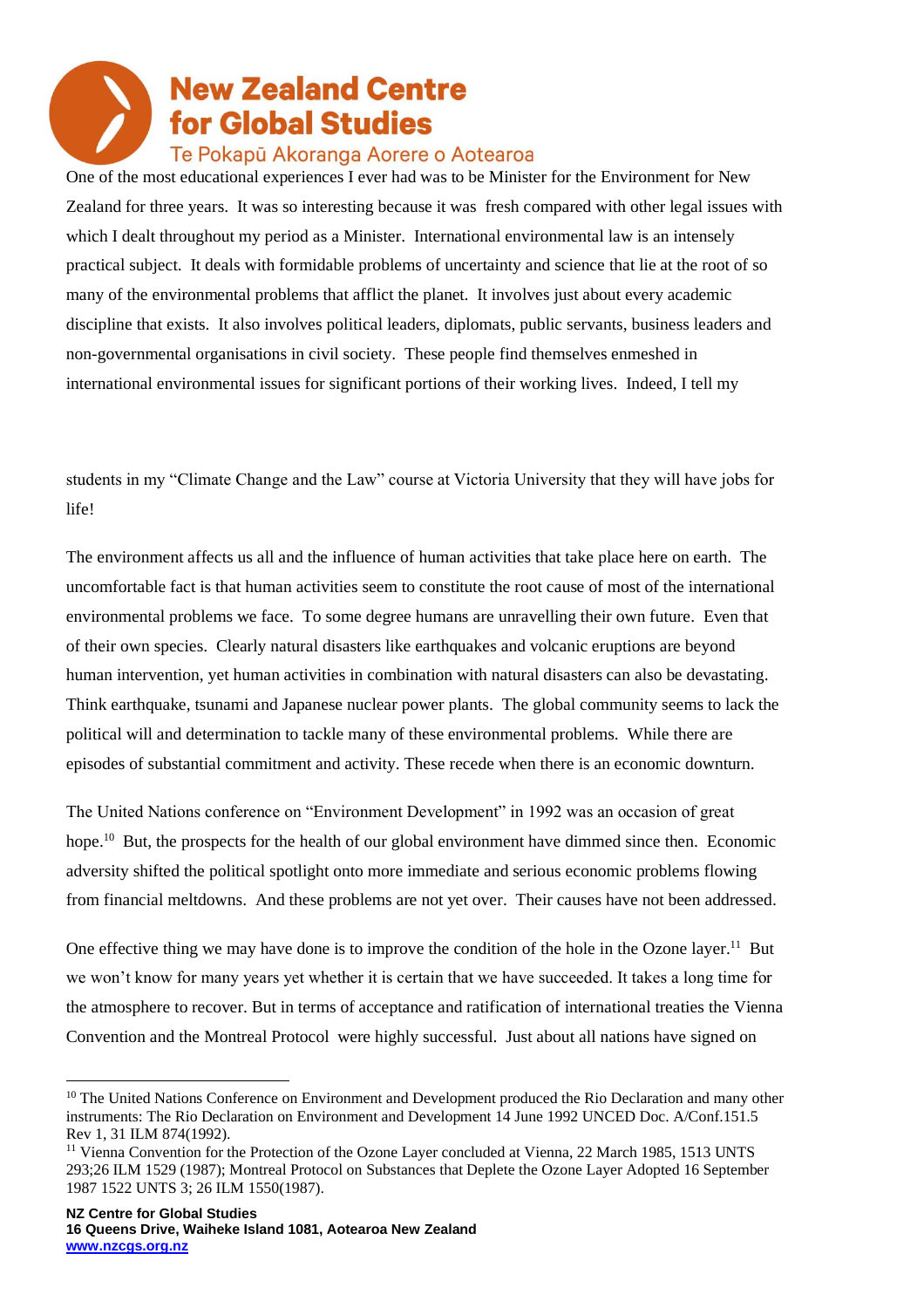### Te Pokapū Akoranga Aorere o Aotearoa

and they seem to have converted those obligations into effective domestic law. We have had a pretty constant stream of treaties and declarations that have added to the thick wad of international environmental instruments that now cover something like 2,000 pages. But hard questions have to be asked. Have they actually made a difference or a sufficient difference? I tend to think not.

I use here an analogy to the domestic environmental situation. I was involved in the fashioning and design of the Resource Management Act 1991. That was implemented in 1992, and in the years since then the many features of the New Zealand domestic environment have become steadily worse, especially water quality. This despite the environmental bottom lines that the Resource Management

Act imposes. The same is true of the international environmental problems. Many treaties, little improvement.

The international legal order is not fit for purpose when it comes to dealing with the global environmental challenge. The incubus of out-dated ideas about state sovereignty too often prevents progressive and necessary outcomes. A new global legal regime bringing the virtues of the rule of law to protect the international environment seems as remote now as it was when I first examined this situation more than thirty years ago. While human kind can discern and analyse the needs, we lack the means to devise and implement measures to address those needs.

The litany of problems that we face is long enough: $12$ 

- Desertification;
- The strains resulting from increased world population and the depletion of natural resources;
- The absence of clean water in many parts of the world;
- Air pollution;
- Dangers from toxic substances and chemical pollution;
- Loss of biodiversity;

<sup>&</sup>lt;sup>12</sup> For more on all of this see Geoffrey Palmer *Environment-the International Challenge* (Victoria University Press, 1995).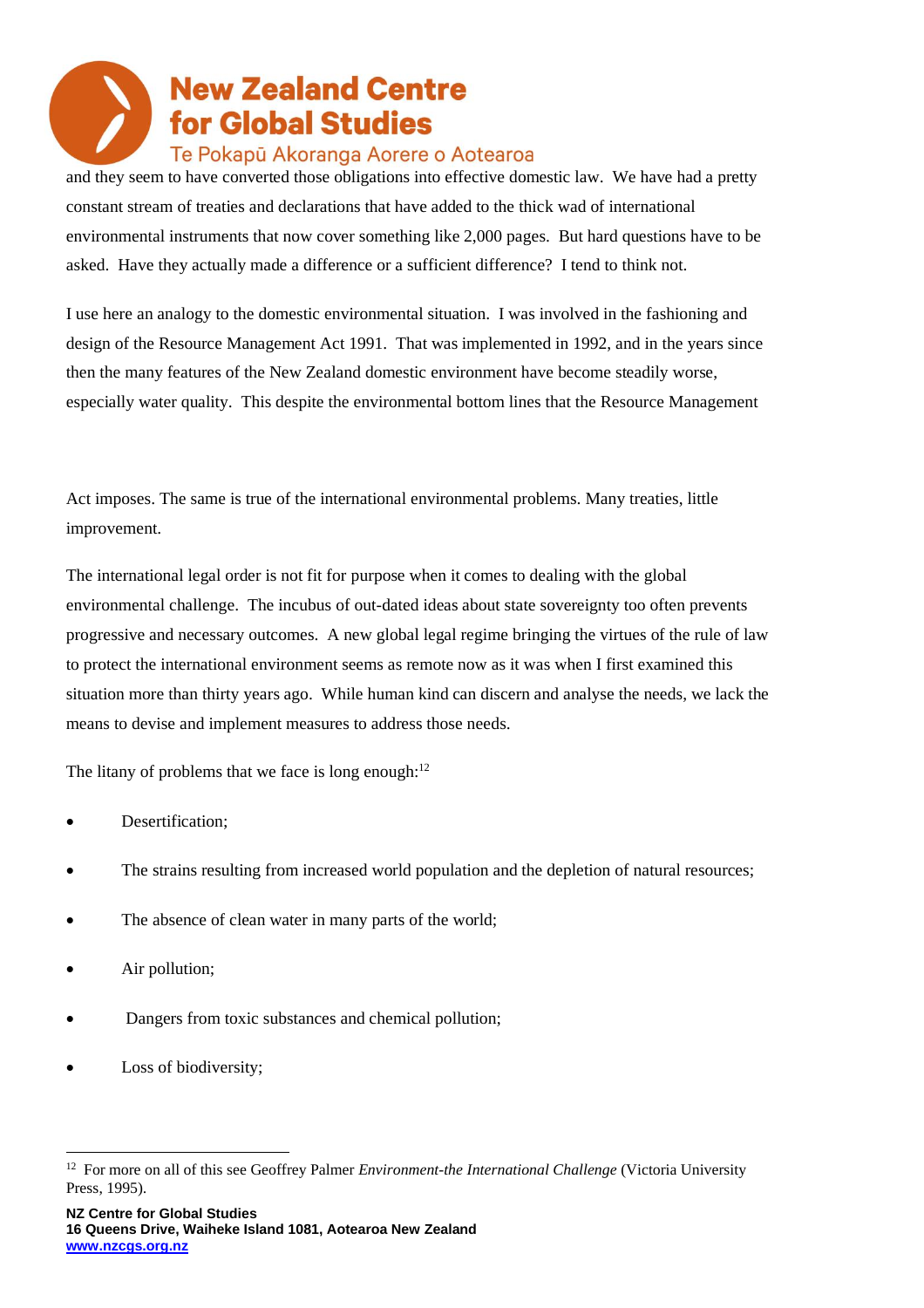

- Acidification of the oceans;
- Destruction of ecosystems;
- Depleting the fisheries resources at an unsustainable rate; and
- Deforestation especially of tropical rain forests at an unsustainable rate

When I was a Minister I worried about these issues and I do so still. The most cited article I have ever written was about a cure for this problem of international environmental global governance.<sup>13</sup> It was

based upon a speech I gave to the General Assembly. The speech was influenced by the Hague Declaration of 1989 in which I had participated in the negotiation on behalf of New Zealand.

The Hague Declaration calls for the "development of new principles of international law including new and more effective decision making and enforcement mechanisms."<sup>14</sup> Since environmental problems are planet-wide, solutions can be devised only at the global level. In designing the solutions, different levels of national development must be taken into account. The Declaration reiterates that most of the emissions affecting the atmosphere originate in industrialised countries. Therefore, special obligations will have to be undertaken to assist developing nations. These countries cannot afford to pay the high economic costs of limiting industrial production, which uses harmful available technology, without financial assistance from developed nations. In concrete terms, the nations that signed the Declaration acknowledged a number of general principles and undertook to promote them. What they undertook to do by a soft law method was to promote a new species of hard law. The first casualty was the rule of unanimous consent, for the Declaration proposes:<sup>15</sup>

The principle of developing, within the framework of the United Nations, new institutional authority, either by strengthening existing institutions or by creating a new institution, which, in the context of the preservation of the earth's atmosphere, shall be responsible for combating any

<sup>14</sup> Declaration of the Hague.Concluded at the Hague 11 March 1989. UN DocA/44/340-E/1989/120; 28 ILM 1308 at 1309.The Langkawi Declaration on Environment. Adopted by the Commonwealth Heads of Government at Langkawi 21 Octgober 1989 is another soft law instrument with which I was involved contained important

<sup>&</sup>lt;sup>13</sup> Geoffrey Palmer "New Ways to Make International Environmental Law" (1992) 86 Am J In't L 259.

aspirations.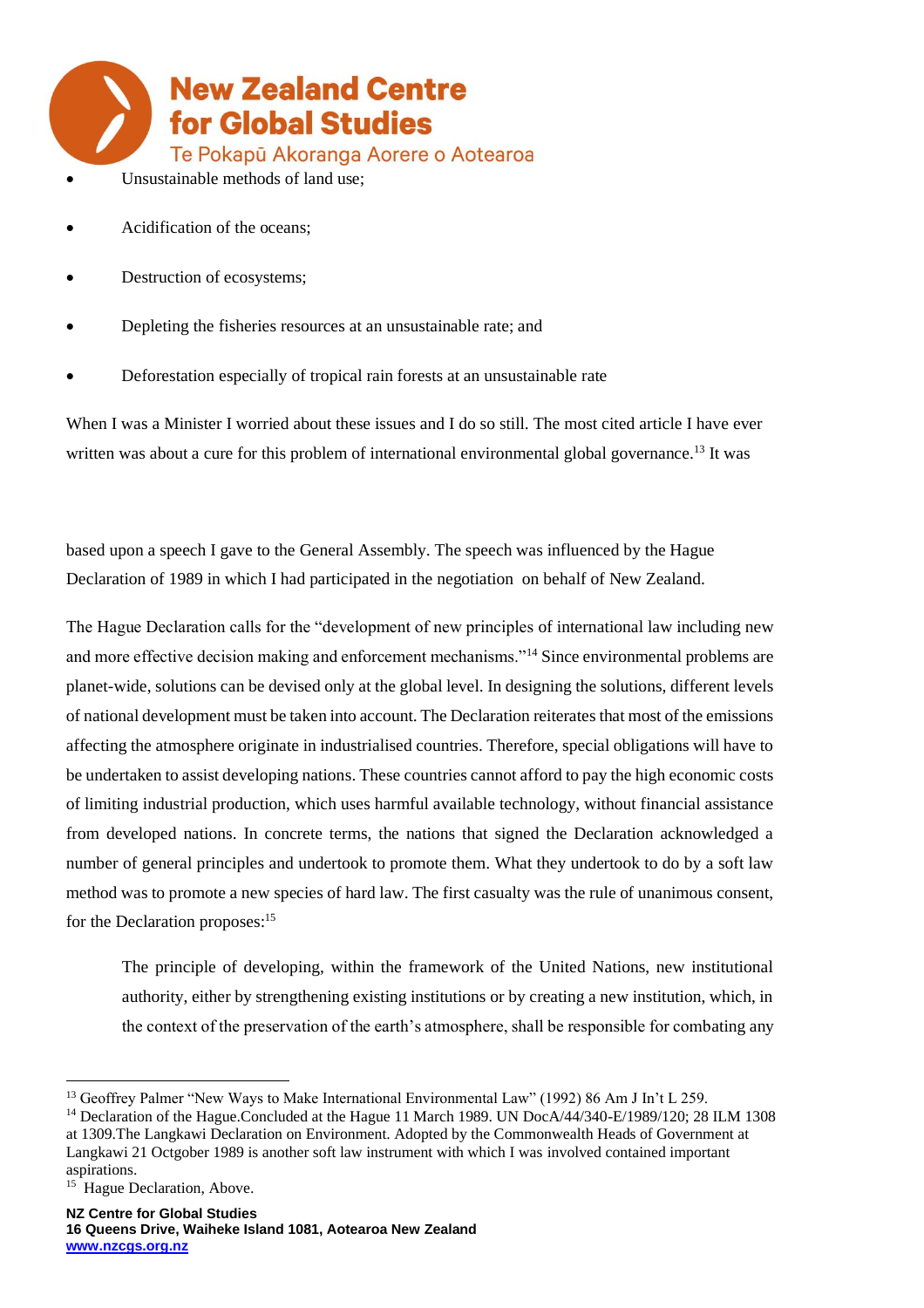#### Te Pokapū Akoranga Aorere o Aotearoa

further global warming of the atmosphere and shall involve such decision-making procedures as may be effective even if, on occasion, unanimous agreement has not been achieved.

This is a very radical departure from traditional international law; it is the embryo of a legislative system for international environmental issues. Nations that do not agree with a rule, and will not consent to the rule in a treaty, nevertheless may be obliged to follow the rule. Such a principle opens up the opportunity for the creation of new organisations that will have the ability to create norms by special majorities.

The statement above begs many questions. When will it be judged that effective decision-making procedures require the suspension of the rule of unanimous consent? What procedures must be followed to reach such a conclusion? What sort of majority is sufficient to make a rule binding on a

State that refuses to accept the rule? There is also a troublesome first principles question of how to get there from here; if the existing rule is unanimous consent and there is not unanimous consent to change the rule, how can it be changed? These issues have yet to be addressed.

I spoke to the United Nations General Assembly General Debate in October 1989 about New Zealand's anti-nuclear policy, the Rainbow Warrior, climate change and drift net fishing. It was a heavily environmental speech and basing my proposal on the Hague Declaration, our experience with the ozone layer and the challenges of climate change led me to suggest a new way of handling the problems. I pointed out that the missing institutional link for protecting the health of the planet is the equivalent of a legislature:<sup>16</sup>

In New Zealand's judgment, the traditional response of international law, developing international legal standards in small incremental steps each of which of which must be subsequently ratified by all countries, is no longer appropriate to deal with the highly complex environmental problems of the future.

The time has come for something more innovative for a conceptual leap forward in institutional terms. And we see the need for the establishment of a new organ in the United Nations system – perhaps it could be called the "Environmental Protection Council"… I have no doubt that if the Charter were being drawn up today, there would be widespread support for including among the organs of the United Nations a body empowered to take binding decisions on global environmental issues. … In our view nothing less than an

<sup>&</sup>lt;sup>16</sup> Geoffrey Palmer, General Debate Statement of New Zealand Government UN Doc. A/44/PV.15 at 61-76.(October 1989).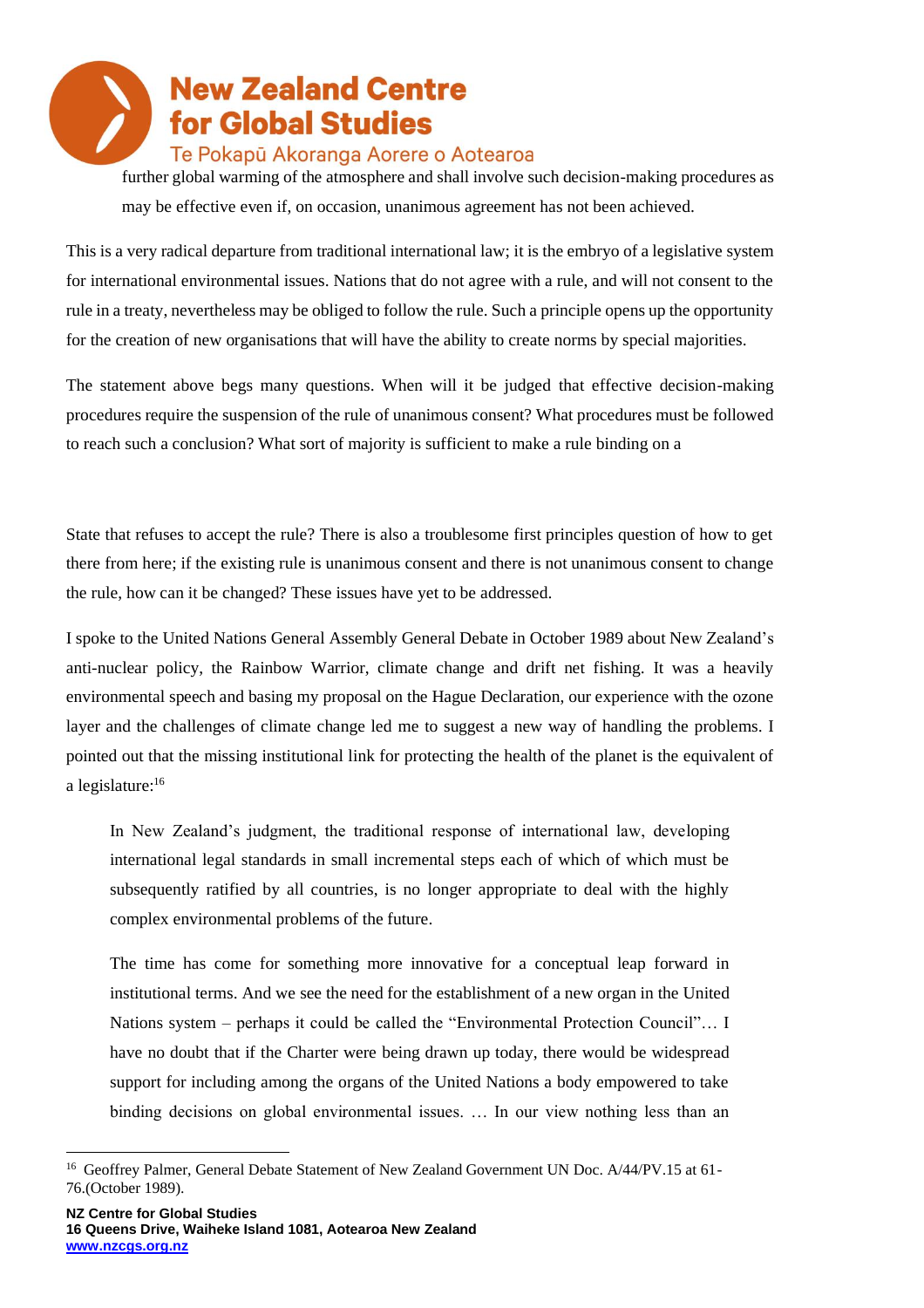

is required.

When in 1992 I developed these ideas further in the article previously referred to that appeared in the American Journal of International Law, designed to influence the 1992 Rio de Janeiro Conference on Environment and Developments, it opened this way:

The purpose of this article is to suggest new ways to make international law for the environment. The existing methods are slow, cumbersome, expensive, un-coordinated and uncertain. Something better must be found if the environmental challenges the world faces are to be dealt with successfully. Nearly twenty years after the Stockholm Declaration, we still lack the

institutional and legal mechanisms to deal effectively with transboundary and biospheric degradation. The 1992 United Nations Conference on Environment and Development presents an opportunity to make progress.' Unfortunately, my reading of the situation in late 1991 suggested that there is no political will to take decisions that will give us the tools to do the job.

As matters stand today, we lack many of the necessary rules and the means for devising them; we lack institutions capable of ensuring that the rules we have are effective. I do not wish to sound apocalyptic. In fact, the proposals put forward here build on existing international law and institutions. But it will take political courage to take the necessary decisions. Unless we devise a better way to make international law for the environment, future progress is likely to be piecemeal, fitful, unsystematic and even random. If the appropriate steps are not taken now, the manifestly unsatisfactory situation we have will limp along toward crisis. Assuredly, action will be necessary in the end; it will be easier if we start soon.

The justification for taking bold steps now rests on an analysis of three factors: the formidable nature of the environmental issues that must be dealt with; the condition of international organization relating to the environment, particularly the United Nations;and the methods currently used to make international environmental law.

I see no reason to change any of those 1992 judgments in light of subsequent events. I attended the Rio meeting in 1992. By this time I was teaching international environmental law in the United States. So I examined what was accomplished at Rio closely. The Rio Declaration was a short statement of principles revolving around sustainability. Agenda 21 was an enormous action plan of forty chapters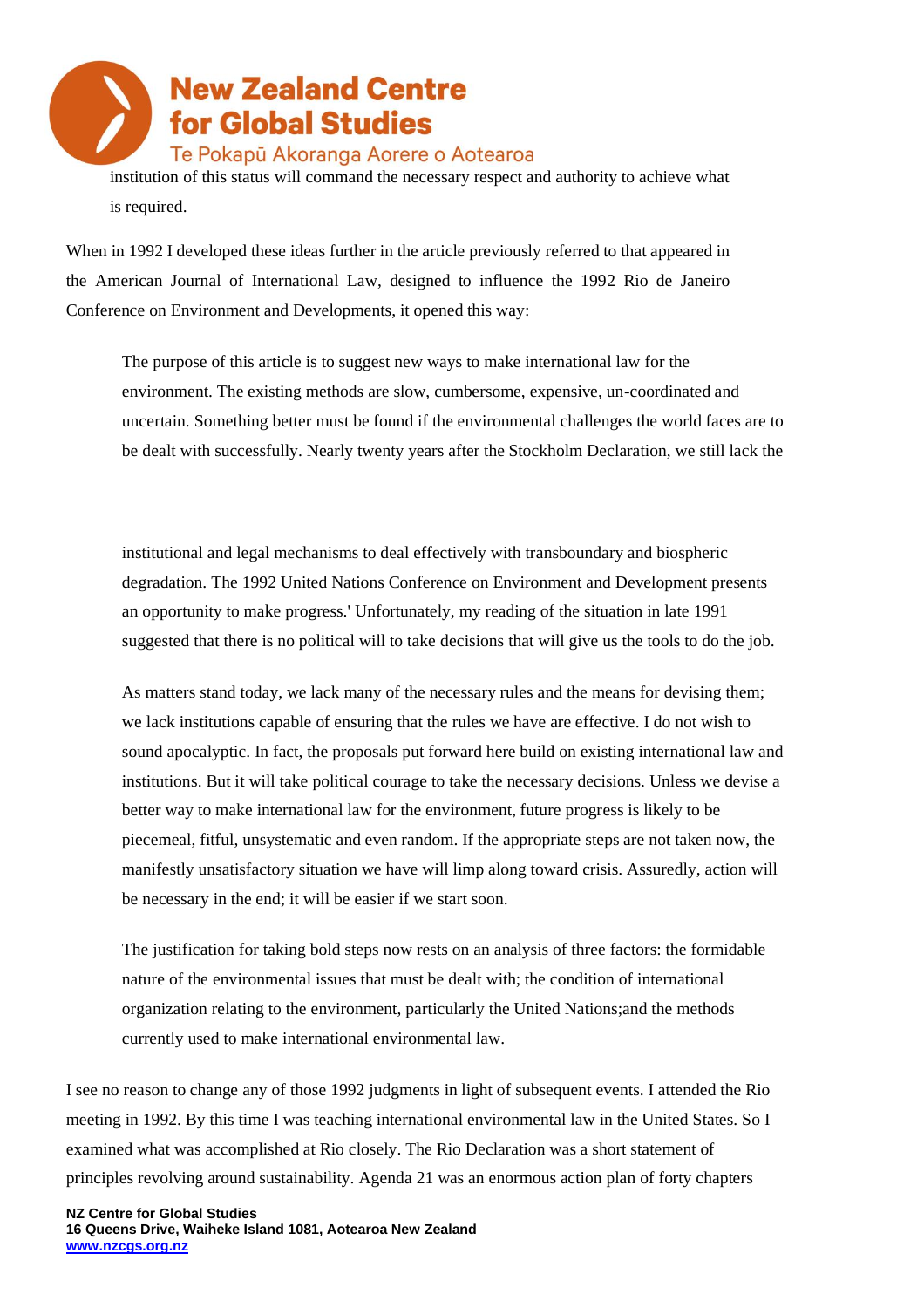

comprising recommendations to governments but binding obligations were not created. There was a Declaration on Forests which had been intended as a hard law convention. But agreement on that could not be reached. A Convention of Biodiversity was agreed upon although it does not appear to have been very successful at this distance. Species loss is continuing apace. The Framework Convention on Climate Change was concluded. And there was an agreement to establish a Sustainability Development Commission.

After Rio I wrote a law review article in the Washington Law Ouarterly in the United States.<sup>17</sup> The conclusion I reached was bleak and sadly the pessimism has been proved to be correct by subsequent developments. Here is the conclusion:

Twenty years after Stockholm [the first big international environment conference], we are deeper in the mire and no closer to getting out. The biggest diplomatic gathering in the history of the world, which more world leaders attended than any international conference before, did not summon up the collective political resolve necessary to deal with the global environmental challenge. Progress was, simply, insufficient, due to a general failure of political will.

Rio produced too little, too late. Certainly, Rio had the effect of raising peoples' awareness of the global environmental issues in a way about which we should be optimistic and hopeful. Changing attitudes and education are vitally important in this field. We have had plenty of rhetoric –the time for rhetoric is past. The time for binding international instruments that actually produce change has arrived…. There were insufficient accomplishments at Rio to make us confident about the future of the global environment.

The deficiencies in international governance for the environment remain and little progress has been made since I wrote those words. In no field are the defects more obvious than in climate change to which I now turn.

<sup>&</sup>lt;sup>17</sup> Geoffrey Palmer "The Earth Summit: What went wrong at Rio?" (1992) 70 Washington Law Quarterly 1005.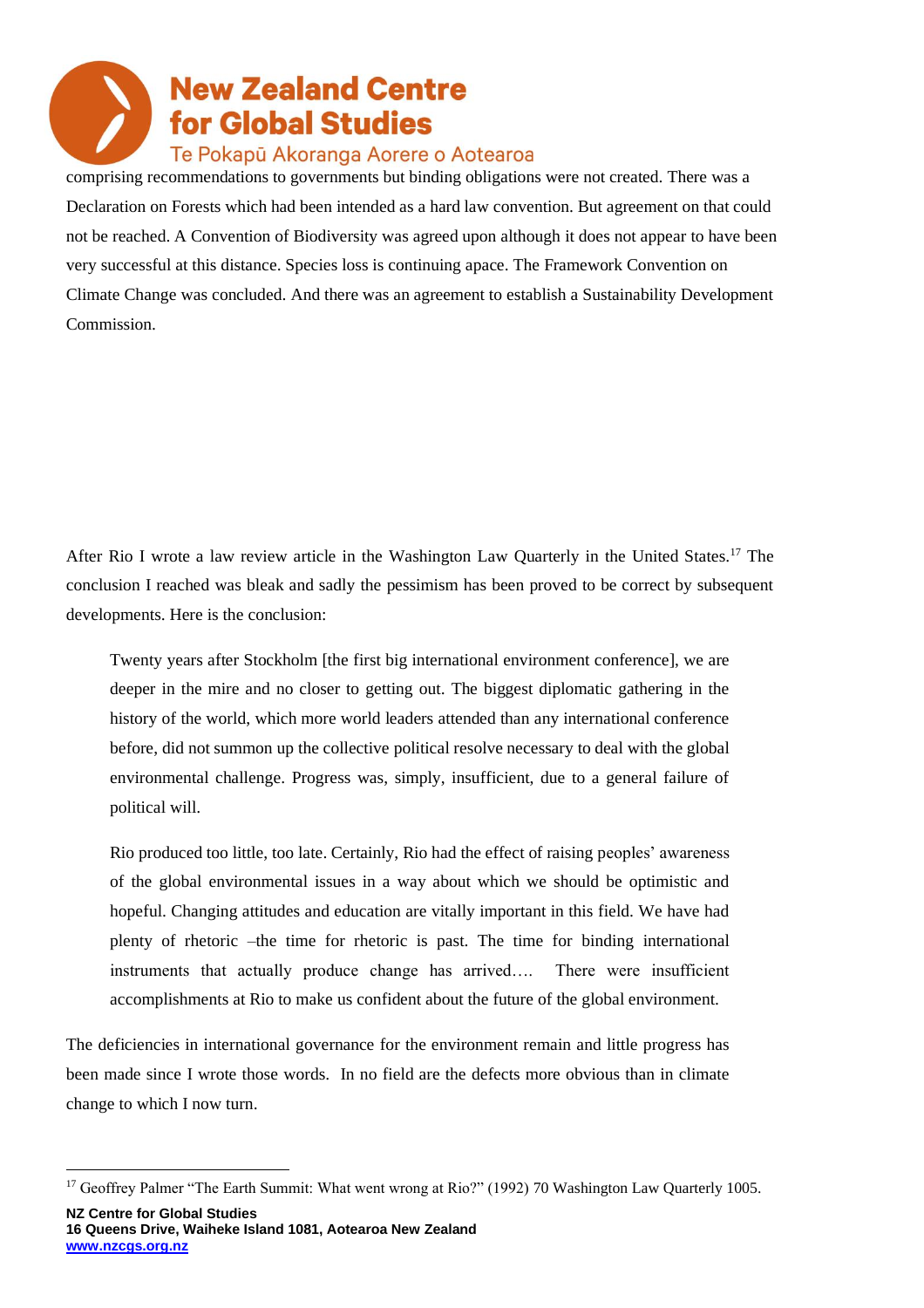

Climate change was central to the United Nations Conference on Environment and Development at Rio de Janeiro in 1992. The first report of the Intergovernmental Panel on Climate Change was published in 1990. I made a number of speeches about the importance of climate change in 1989 and 1990 but no-one seemed to be listening. In May 1989 I gave a speech entitled "The Role of the Pacific in Global Environmental Issues" at the University of Papua New Guinea at Port Moresby.<sup>18</sup> I outlined the serious consequences of climate change to the peoples of the Pacific and the ways it could adversely affect them, especially those who lived in atolls with changes in sea levels. Some of them are now doomed by increased sea level rises that the most recent research shows is more serious than previous estimates.

Climate change is undoubtedly the most serious problem the world faces. The threat has been evident for long enough, and far too little has been done about it. These are failures of governance on a grand scale. Great hope was expressed concerning the outcomes of the Paris climate change negotiations at the end of 2015 in Paris. It is possible that future negotiations will find a way through and actually produce some mitigation of climate change which is undoubtedly occurring and is going to continue to occur. The science is relatively simple, and it is amazing that the sceptics have been able to prevail in public discussion to the degree that they have for so long. But their voices are to a large degree now silenced. It is remarkable that a risk that is so well documented in scientific terms and the consequences if it occurs so dystopian, that so little has occurred.

The analysis goes like this: $19$ 

- 1. What is the probability that the atmosphere will heat up beyond 2 degrees Celsius as a result of anthropogenic climate change?
- 2. How grave will the injuries and consequences be if that eventuality occurs?
- 3. What is the cost and burden of taking adequate precautions to ensure that the warming does not occur?

If the burden and costs of mitigation are less than the probability of the climate change occurring multiplied by the consequences if it does then we should take steps to stop it. It would be much cheaper

<sup>&</sup>lt;sup>18</sup> Geoffrey Palmer *Environmental Politics* (John McIndoe, Dunedin, 1990) at 69-73.

<sup>&</sup>lt;sup>19</sup> Geoffrey Palmer "Climate Change and New Zealand-is it doom or can we hope?" (2015) 11 Policy Quarterly 15. See also Geoffrey Palmer "New Zealand's Defective Law on Climate Change" (2015) 13 NZJPIL 115.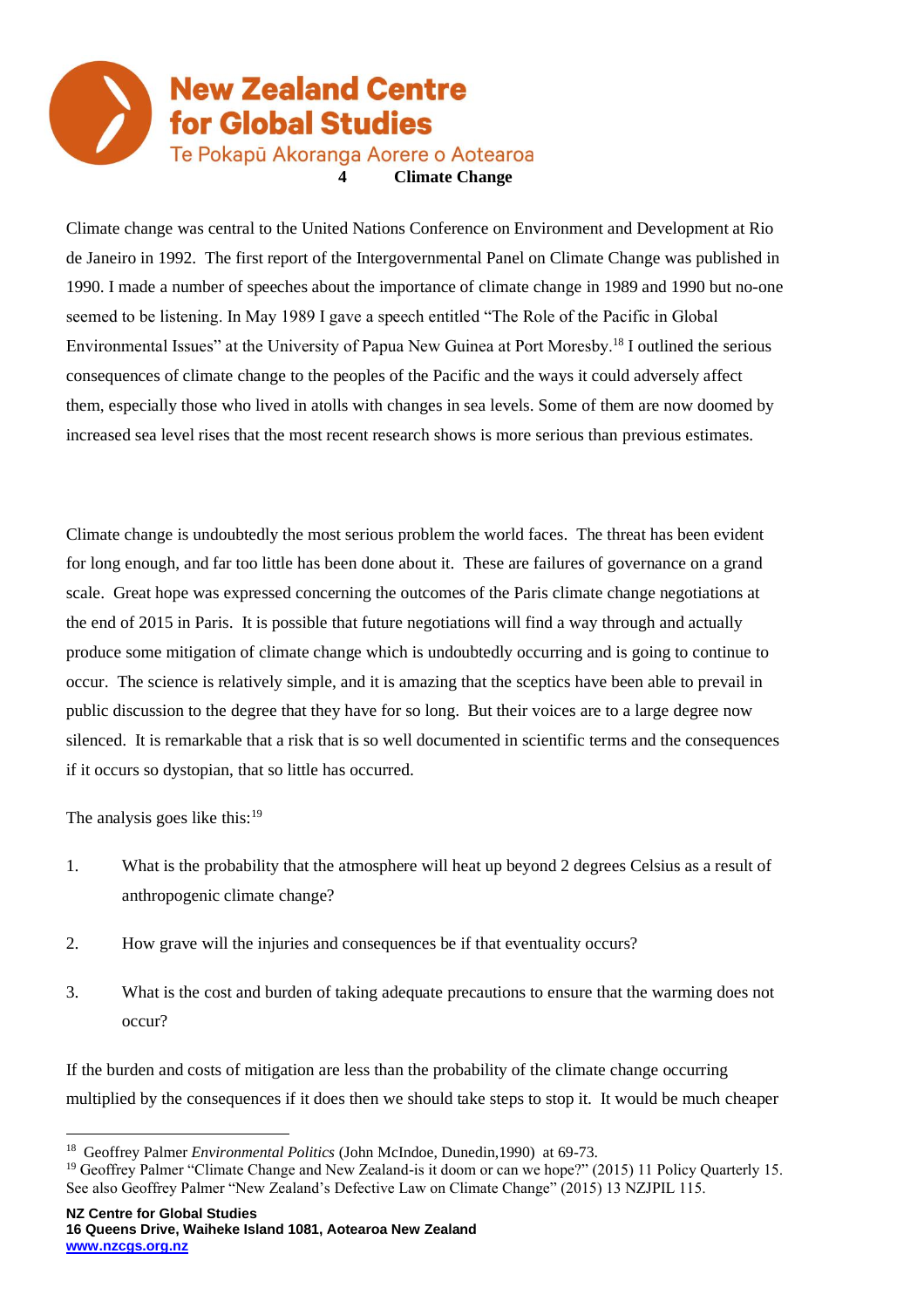to do so in the long run. This would appear to be a self evident truth. But all political systems seem to have trouble dealing with long-term problems that seem more distant than the next election cycle.

This logic has not been sufficient to convince the world in the years since 1990 when the first report of the inter-governmental panel on climate change became available to take the necessary action. Climate change is going to produce a lot of bad things. They include:

- Damage to ecosystems and loss to biodiversity and species;
- Damage to agriculture and forestry production through drought, forest fires and changes in precipitation and increases in temperatures that will change land use;
- Increases of sickness and disease through heat related illnesses and death and the spread of infectious diseases;
- Increased acidification of the oceans;
- Damage to human welfare through emergency caused by greater extreme weather events;
- Life in a number of small island nations and some more populous ones is likely to be seriously disrupted and large numbers of people displaced.

Increases in sea levels are likely to reach a metre by the end of the century. And this now seems to be a serious under-estimate according to the latest research.<sup>20</sup> Warming above two degrees Celsius so the science tells us spells catastrophe or at least that is what we used to think. Now it appears that anything over 1.5 degrees spells disaster.

The precautionary principle, a quite well-established principle of international environmental law would lead to the exact same conclusion. Act now.

The political achievement at Paris was substantial. It was a tribute to skilful French diplomacy. Momentum was achieved. The legal achievement of Paris on the other hand, in terms of hard law obligations was more muted. The Paris Agreement is long on aspiration and short on obligation.

<sup>&</sup>lt;sup>20</sup> Editorial Board, New York Times, "The Danger of a Runaway Antarctica" 31 March 2016.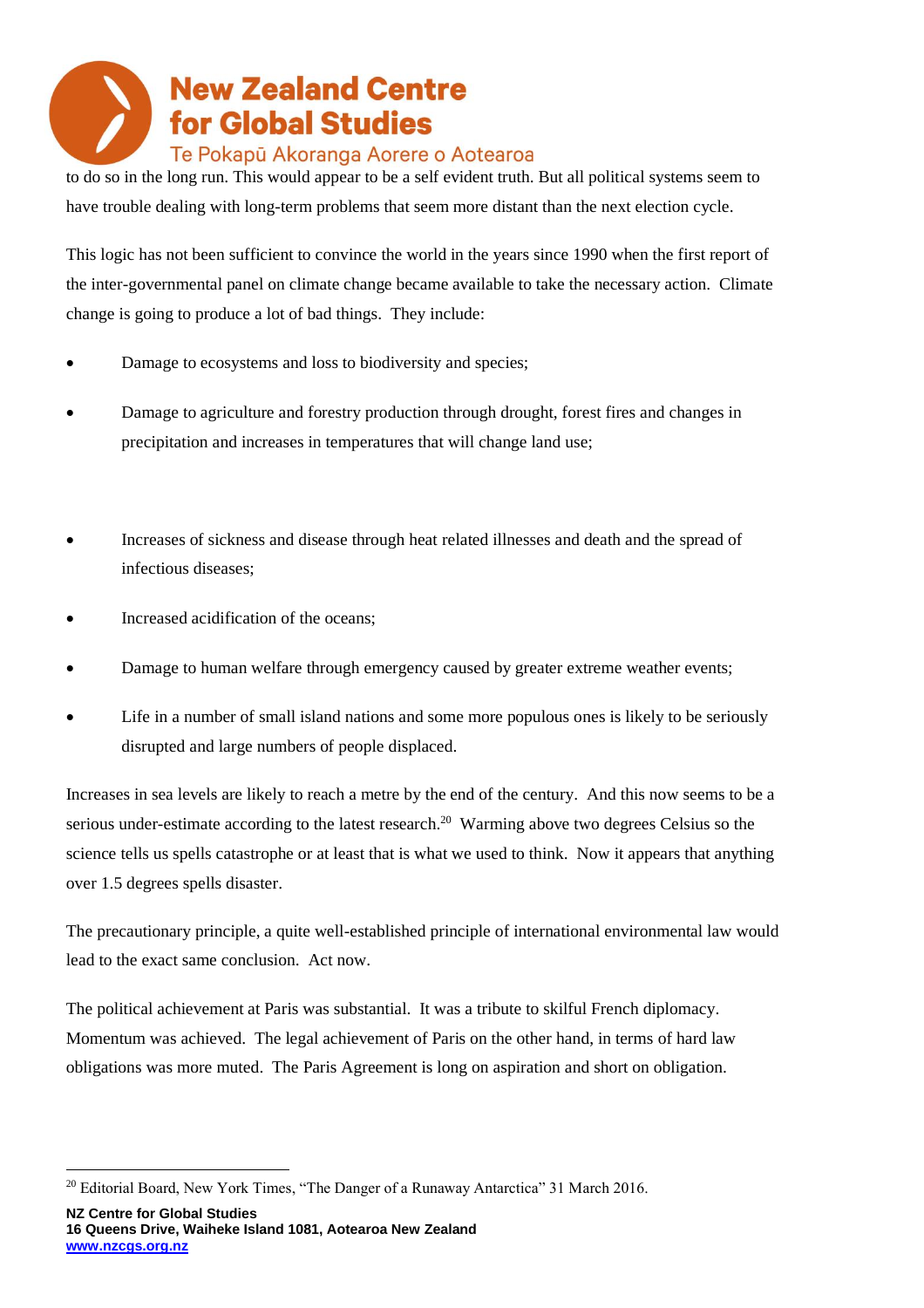The negotiating strategy devised for Paris called for nations to make Intended Nationally Determined Contributions (INDCs). These were not intended to be and are not legally binding. As expected, the cumulative offers received at Paris fell well short of what will be required to keep the temperature below 2°C by the end of the century, let alone 1.5 degrees.

Since the objective of the 1992 United Nations Framework Convention on Climate Change is stabilisation of greenhouse gas concentrations in the atmosphere at a level that would prevent dangerous anthropogenic interference with the climate system, we obviously have a long way to go. We are not there yet or anywhere near. So in those terms Paris is not a success. The absence of binding targets on nations means there can be no effective enforceability of the INDC commitments, inadequate though they are.

This approach was deliberate on the part of negotiators, trying to avoid some of the traps that the Kyoto Protocol fell into. They tried to keep the developing countries in the tent and to accommodate the United States, where the prospect of securing Senate consent for binding targets looked hopeless, largely due to Republican party attitudes concerning climate change denial.

Thus, the issue is whether the Paris Agreement will after further iterations ripen into a success and achieve mitigation to the level required within the time available. That in turn will depend upon how far the political momentum generated at Paris will continue in order to ultimately produce sufficient binding obligations. The calculation was that an agreement with everyone on board was better than one where they were not, even if the price paid was to lower the level of ambition. The Paris Agreement can best be understood as a global political commitment to a future continuing process to address climate change issues. That represents welcome progress.

Given the difficulties facing the negotiators and the failures of the past, the legal architecture of the Paris Agreement has some impressive and interesting elements. Clearly the strategic aim was to pull all nations into the agreement by being very inclusive and avoiding division and confrontation. The strategy reminds me of the old nursery rhyme "Come into my parlour said the spider to the fly". Once caught in the web , the threads of the agreement will tighten later and it may be very difficult for nations to remove themselves because they would be likely to lose a lot of face. Shaming in its various forms remains one of the most potential international sanctions.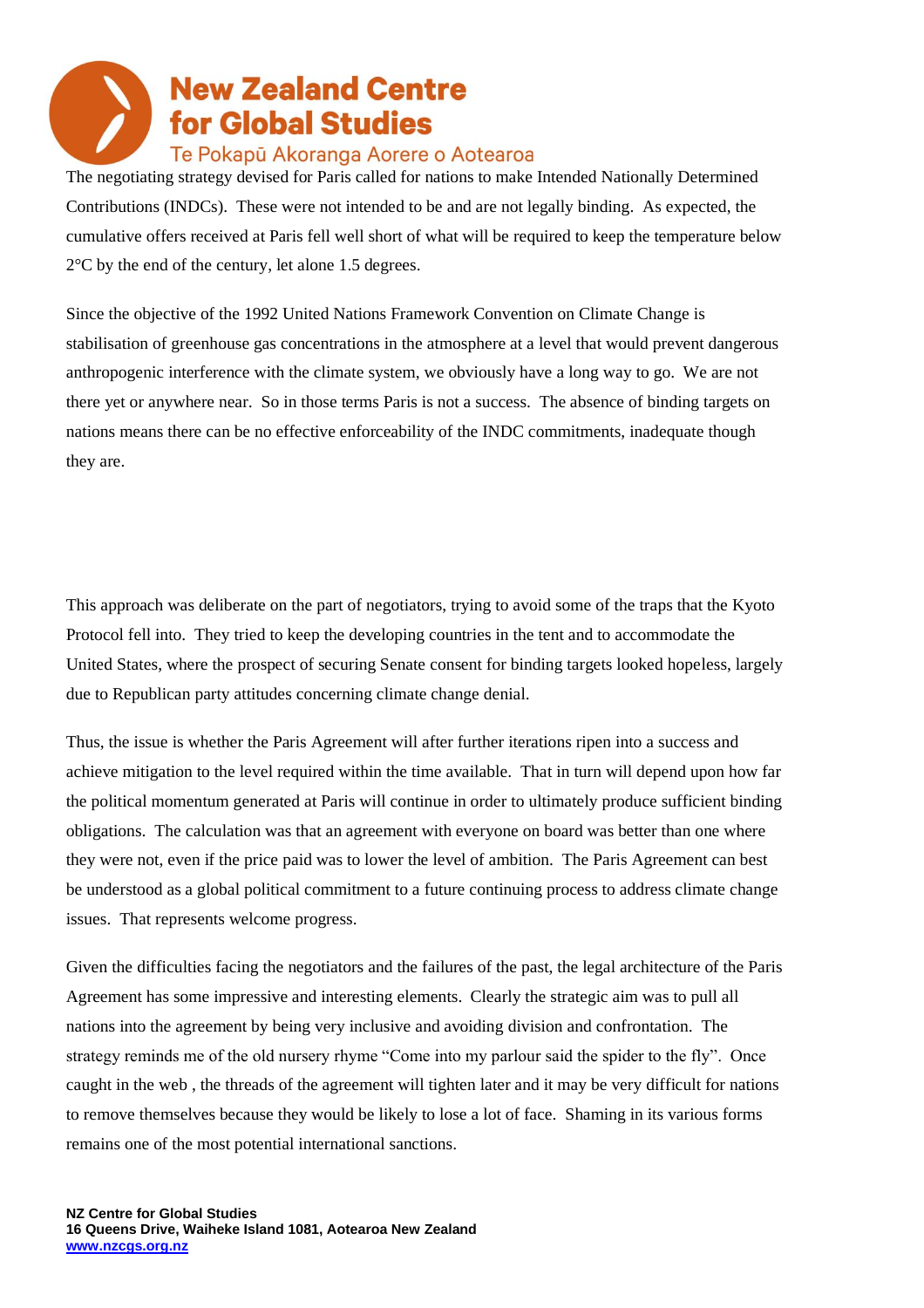### Te Pokapū Akoranga Aorere o Aotearoa

It is difficult to assess how all of this will work or whether it will produce the desired outcome in time. It all depends upon continuing political will. And there are many geo-political problems that could knock the process all off-course. But it has to be said it is a positive start, if a long delayed one. The hallmark of all the previous 20 Conferences of the Parties has been procrastination; putting off hard decisions until later. That has occurred again here and time is rapidly running out. An earlier start would have made the problems of adjustment much easier. But it is a start. The mechanism for ratcheting up the INDCs over time may prove to be a successful strategy. But it must be understood the rate of decarbonising the economies of the world must be very rapid and there is nothing in the Agreement that directly addresses fossil fuels and their use, only the emissions that result from that use.

The Agreement has potential. Whether the potential will be realised is a question of speculation. The Agreement does not assure us that temperatures will not rise by more than 2°C, let alone be restricted to 1.5°C. It is more a political agreement to keep trying than a legal set of binding obligations that will produce the necessary result. But the Agreement does contain sufficient binding obligations that could

in time after more negotiations make a difference and ripen into a an enforceable set of obligations. When the detail has been developed we will know more. I am not prepared to judge at this juncture whether the approach taken in Paris will succeed. I hope it does. But it seems virtually certain that it will not succeed in holding the warming to 1.5<sup>o</sup>C by 2050. The next test will be the climate summit in Morocco in November 2016. Then in 2020 the emission cutting plans of nations must be submitted. Paris could succeed or it could fail as Kyoto did. For me it is a case of one hand clapping. Whether the Paris Agreement will succeed in combatting climate change is a question with no answer at this juncture.

#### **5 The Nuclear Threat**

My friend Gareth Evans, former Australian Foreign Minister, has been very active on the nuclear weapons front. He has made a singular contribution to a number of international dispute settlement methods.<sup>21</sup> At his invitation I joined the Asia Pacific Leadership Network for Nuclear Non-Proliferation and Disarmament. That is affiliated with the Nuclear Threat Initiative (NTI) in the United States. I have been to four significant meetings of this group over the last few years, and become even more profoundly depressed about the state of nuclear disarmament, than I was previously.

<sup>21</sup> Gareth Evans *The Responsibility to Protect* (Brookings Institution Press, Washington 2008,2009).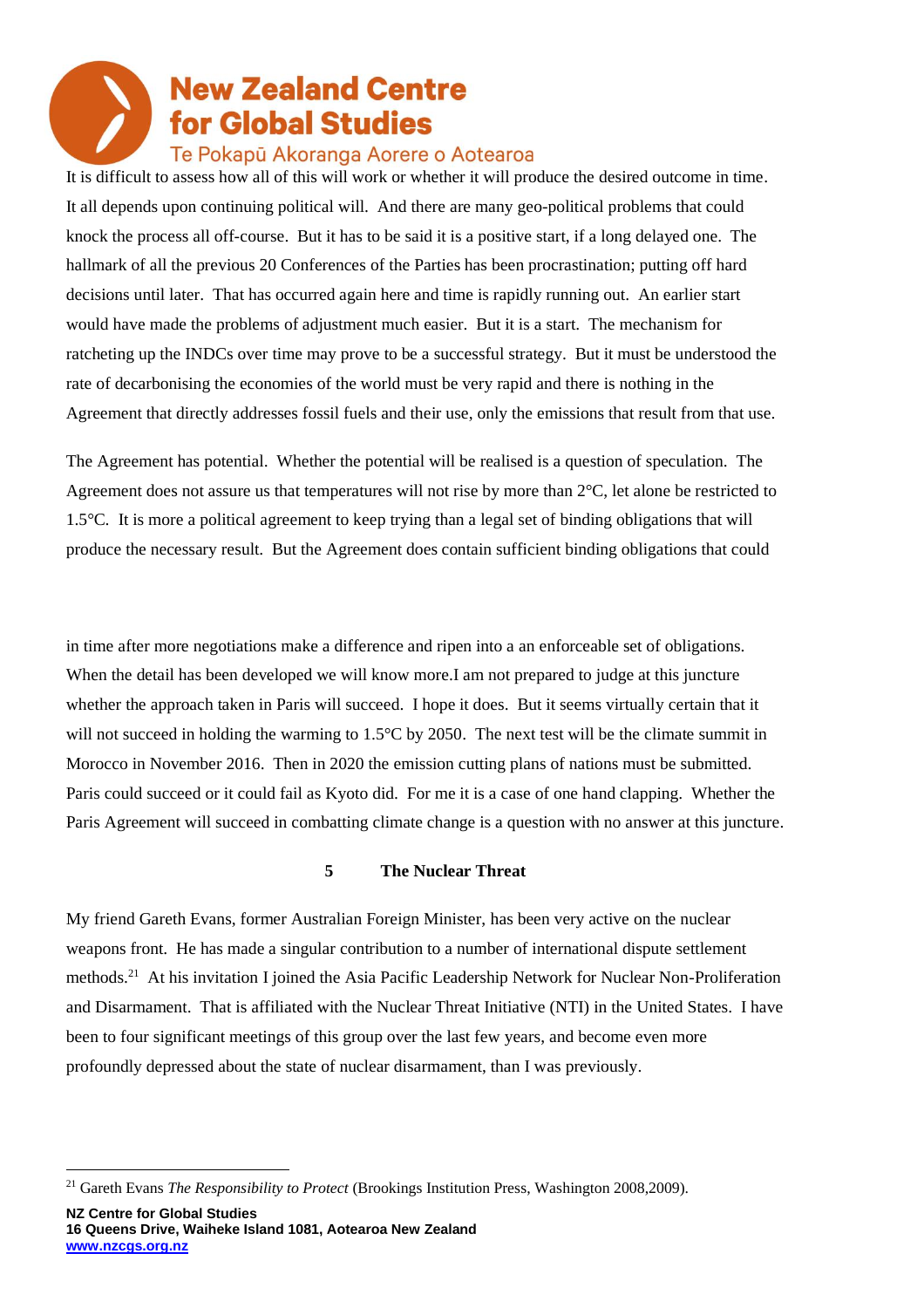The difficulties in the Ukraine and in North Korea have made the geo-political situation more difficult than it was before and have raised the spectre of nuclear weapons being used to a greater degree of probability than we have experienced for some years. In August 2015, I was present at a meeting of the APLN in Hiroshima. It was the  $70<sup>th</sup>$  anniversary of the indescribable horror of the world's first use of atomic weapons. There was a lot of disappointment at that meeting that the ninth Non-Proliferation Treaty review conference held in April-May in New York was a failure.

Sixteen thousand remaining nuclear weapons were strongly concentrated in the Asia Pacific region with the United States and Russia having 90% of the stockpile. (There were nearly 18,000 in 2012). China, India and Pakistan all have significant and growing arsenals. The situation promoted by North Korea's policy is producing real concern in that region. The out-dated doctrine of deterrence seems to be still dominating the policies of the nuclear powers and essentially efforts at nuclear disarmament are at a halt. The recent Nuclear Security Summit held in Washington at the beginning of April 2016 may have improved the methods for controlling and safeguarding highly enriched uranium and plutonium. The agreement with Iran is a positive sign.

There is another hopeful sign. The Nuclear Weapons Open-Ended Working Group had its first meeting in Geneva in February 2016. Although the nuclear arms states did not participate, a large number of countries relying on nuclear weapons did. These included Japan, South Korea and Australia. There is worrying evidence that significant funds are currently being expended in updating nuclear weapons. China, India and Pakistan all have significant and growing arsenals. And very big money indeed is earmarked for updating nuclear weaponry. The growing numbers of tactical nuclear weapons pose real problems.

When the humanitarian initiative on the nuclear issue was backed by 155 United Nations members of the general assembly in October 2014 hopes sprang. And in December 2014, the Vienna conference on Humanitarian Impact of Nuclear Weapons swelled further the support for that approach. But all has gone quiet since then. Furthermore, the 1996 advisory opinion of the International Court of Justice declared that it is in the interests of the very survival of humanity that nuclear weapons are never used again under any circumstances. But the Court on that occasion stopped short of saying that their use would be illegal in all circumstances.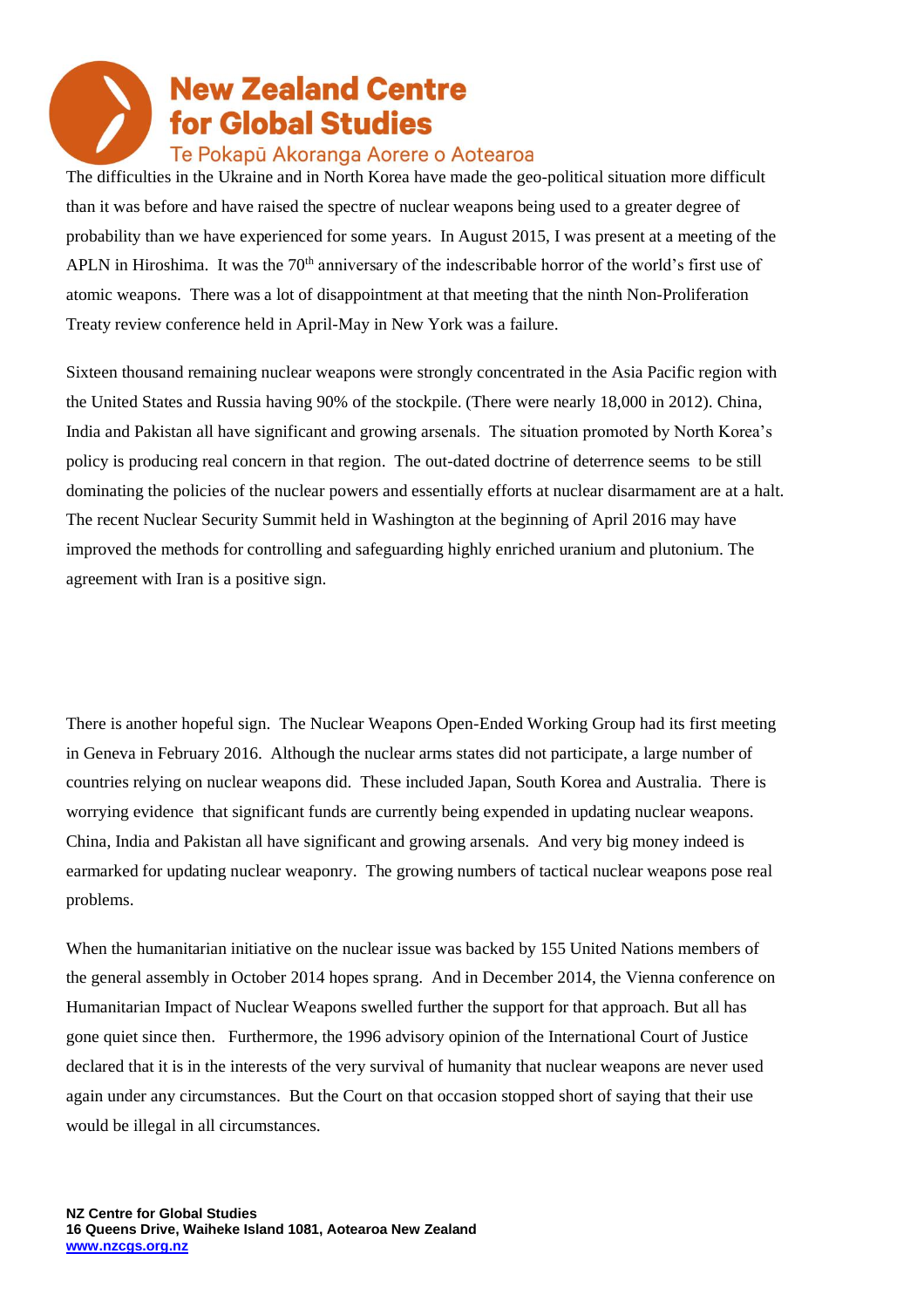### Te Pokapū Akoranga Aorere o Aotearoa

The unfortunate paralysis that dogs efforts to halt the spread of nuclear weapons and outlaw their use needs to be urgently addressed. I have looked into this on recent occasions to see whether it would be useful to advocate some new approach to the stifled and paralysed efforts that are going on in this area. But unless New Zealand Government takes a stronger lead on these issues I cannot see how it would be possible to effectively advocate for progress from New Zealand.

Civil society internationally seems quite divided on how to proceed in this area. The negotiation and adoption of a comprehensive and universal nuclear weapons convention backed by effective verification enforcement mechanisms that absolutely prohibit not only the use of nuclear weapons but their possession, manufacture or acquisition by any other means by state or non-state actors is greatly needed. And there needs to be a commitment to the principle of no first use by all nations who have nuclear weapons. Unless the international decision makers can be influenced by the people who live in their countries, I do not see that much progress is going to be made on this, and I do not share the view that these risks are remote.

In January 2016, the annual doomsday clock press conference was held in Washington DC, and the members of the Science and Security Board of the Bulletin of Atomic Scientists decided to keep the

doomsday clock at three minutes to midnight despite the success of the Iran talks.<sup>22</sup> That clock has been in use since 1947 as a symbol of the closeness or otherwise of civilisation to self-destruction. It has been at three minutes to midnight only during the most terrifying parts of the Cold War, notably in 1983. Bill Perry the former United States Security for Defence stated his view at that meeting that the current situation is actually more dangerous than it was in 1983.

World leaders have failed to act with the speed or on the scale necessary to protect people from the dangers posed by nuclear war. The best analysis in this part of the world is that produced by the Centre for Nuclear Non-Proliferation and Disarmament at the Australian National University led by Gareth

<sup>22</sup> http://thebulletin.org/press-release/doomsday-clock-hands-remain-unchanged-despite-iran-deal-and-paristalks9122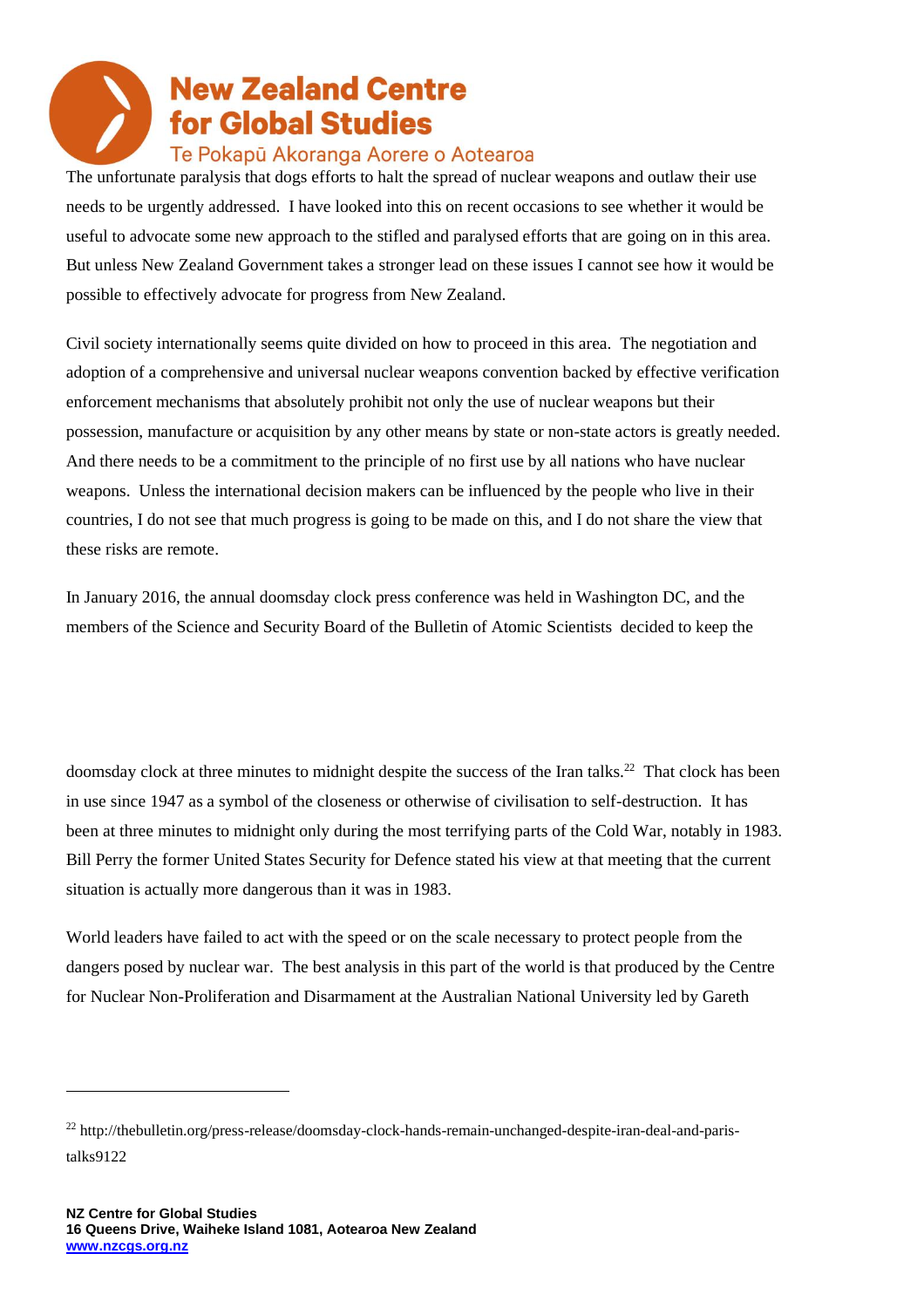### Te Pokapū Akoranga Aorere o Aotearoa

Evans. Nuclear Weapons State of Play published in 2015 records that some progress has been made.<sup>23</sup> But that nuclear arms states pay at best lip-service to the ultimate elimination of nuclear weapons and none have committed to any "minimisation objective" nor any specific timetable for their major reduction – let alone abolition. $^{24}$ 

On the evidence the size of their weapons arsenals, fissile material stocks, forced modernisation plans, stated doctrine and known deployment practices all nine nuclear-armed states foresee indefinite retention of nuclear weapons and the continuing role for them in their security policies.

This is a very complicated field but given the number of weapons that exist, the chances of human error and accident, the prospect of terrorists gaining use or access to some of these weapons it seems likely that nuclear explosions will occur in the long-term. Neither can it be convincingly argued that tactical nuclear weapons at least will not be used, given extreme situations that could develop. Surely we should not have to wait for a further nuclear explosion to address the issues. And the destructive power of modern nuclear weapons is much greater than those that destroyed Hiroshima and Ngasaki.

#### **6 The Institutions**

The Charter of the United Nations has as one of its central purposes the requirement set out in Article 2(3) that all members are to settle their international disputes by peaceful means in such a manner that

international peace and security, and justice, are not in danger. Specific settlement of dispute provisions appear in Chapter VI.<sup>25</sup> Article 33(1) imposes a specific legal principle on member states. It provides:

"The parties to any dispute, the continuance of which is likely to endanger the maintenance of international peace and security, shall, first of all seek a solution by negotiation, enquiry, mediation, conciliation, arbitration, judicial settlement, resort to regional agencies or arrangements, or other peaceful means of their own choice."

The hierarchy of methods by which to arrive at a resolution of a dispute is extensive from negotiation to adjudication and every modern method of dispute settlement in between. Each enumerated method has

<sup>23</sup> Gareth Evans, Tanya Ogilvie-White, Ramesh Thakur *Nuclear Weapons: The State of Play (*2015 Australian National University,Canberra, 2015).

 $24$  The State of Play, above, at 4.

<sup>&</sup>lt;sup>25</sup> On this subject generally see J G Merrills *International Dispute Settlement* (5<sup>th</sup> ed., Cambridge University Press, Cambridge, 2011). I have examined disputes with which I have been involved in Geoffrey Palmer "Perspectives on International Dispute Settlement from a Participant" (2012) 43 VUWLR 39.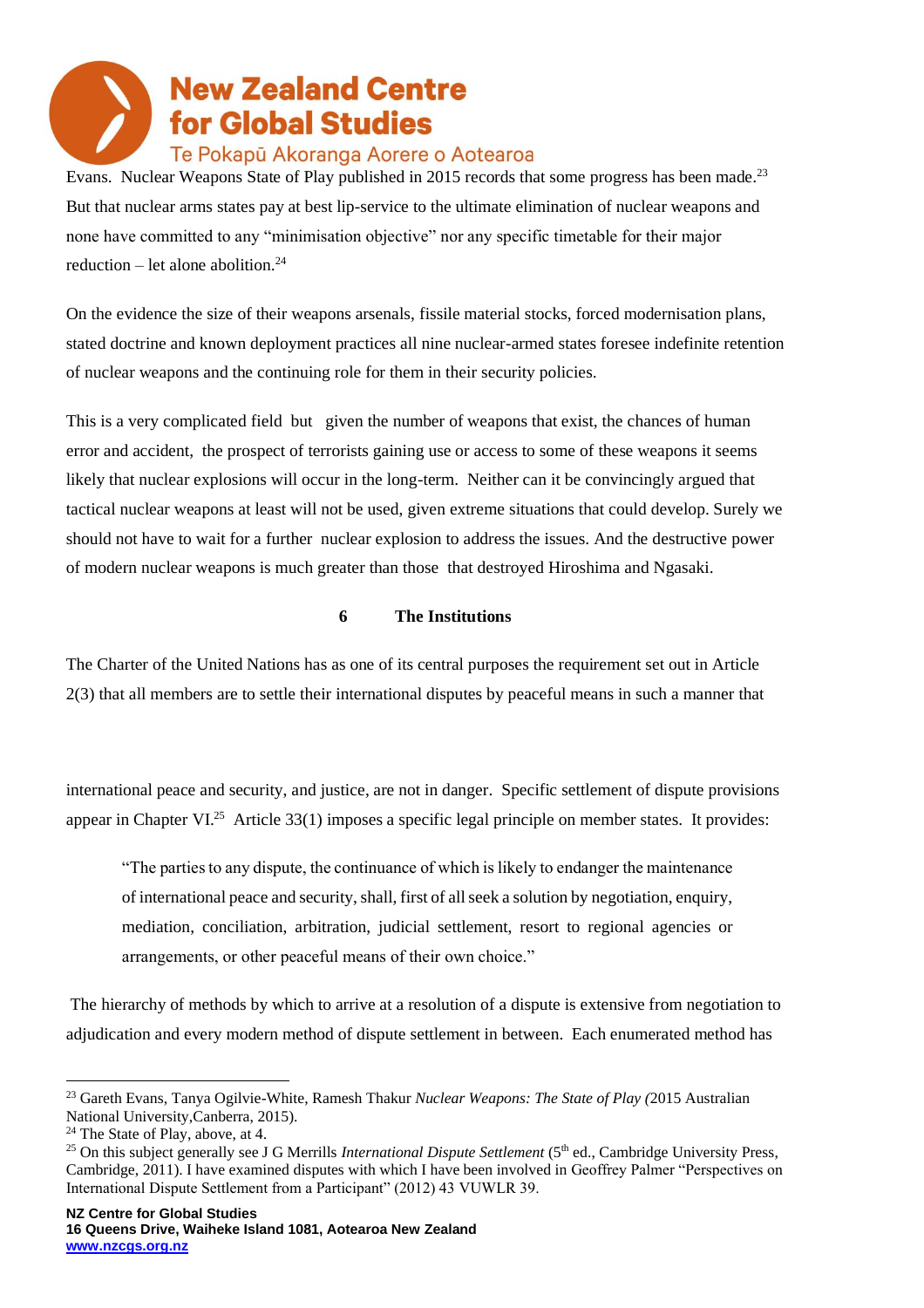### Te Pokapū Akoranga Aorere o Aotearoa

its own features, its own literature and its own practice. Negotiations are the standard fare of diplomacy and they are usually the first step. Negotiations cover different categories of dispute. New law is made in treaties that are negotiated. Disputes both bilateral and multi-lateral are also settled by negotiation. States like negotiations because they remain in the driver's seat in the manner that they do not in third party adjudication. But to negotiate does not mean that agreement will be reached, even though that is the aim. Negotiations can be endless. Not resolving a dispute now in political terms is often better than a final result that will have adverse internal political consequences. But negotiations can be quick if there is a will and as a dispute settlement method negotiation is certainly flexible. At the apex of the dispute pyramid sits the International Court of Justice.

Bear in mind that about 70 states including New Zealand do now accept compulsory jurisdiction of the Court of Justice under the so called optional clause of the statue of the International Court. Nevertheless, the jurisdiction of the Court is essentially consensual. States are not obliged to accept the compulsory jurisdiction of the Court. Most do not.

Japan recently and conspicuously has withdrawn its acceptance of jurisdiction in relation marine living resources. This was as a result of the decision rendered by the International Court of Justice decision in which Australia sued Japan and New Zealand intervened. The court held that Japan's whaling operations in the Southern Ocean were in breach of Article 8 of the International Convention for the Regulation of Whaling. After eight years as New Zealand's Commissioner I just want to add that while Australia won the case they have lost the war. The negotiations that were held before Australia filed its proceedings would have produced a better result. Now there is no effective international control over

Japan's whaling operations. And for a nation with Japan's reputation to repudiate the court in this way is lamentable.

It is well-known that New Zealand and Australia argued strongly at the time of the foundation of the United Nations that the Court should have compulsory jurisdiction in respect to all member states, but that was defeated by the great powers. Russia and China have never accepted the jurisdiction of the Court either under the optional clause or by special agreement. The United States terminated its acceptance of the compulsory jurisdiction effective in 1986, in the aftermath of the decision of the Court in the case Nicaragua brought against the United States for military and paramilitary activities, particularly the laying of mines in Nicaraguan ports. At the time the United States noted that only 47 countries accepted the compulsory jurisdiction. France of course terminated its acceptance of the compulsory jurisdiction in the wake of the nuclear test case of 1974. The United Kingdom is the only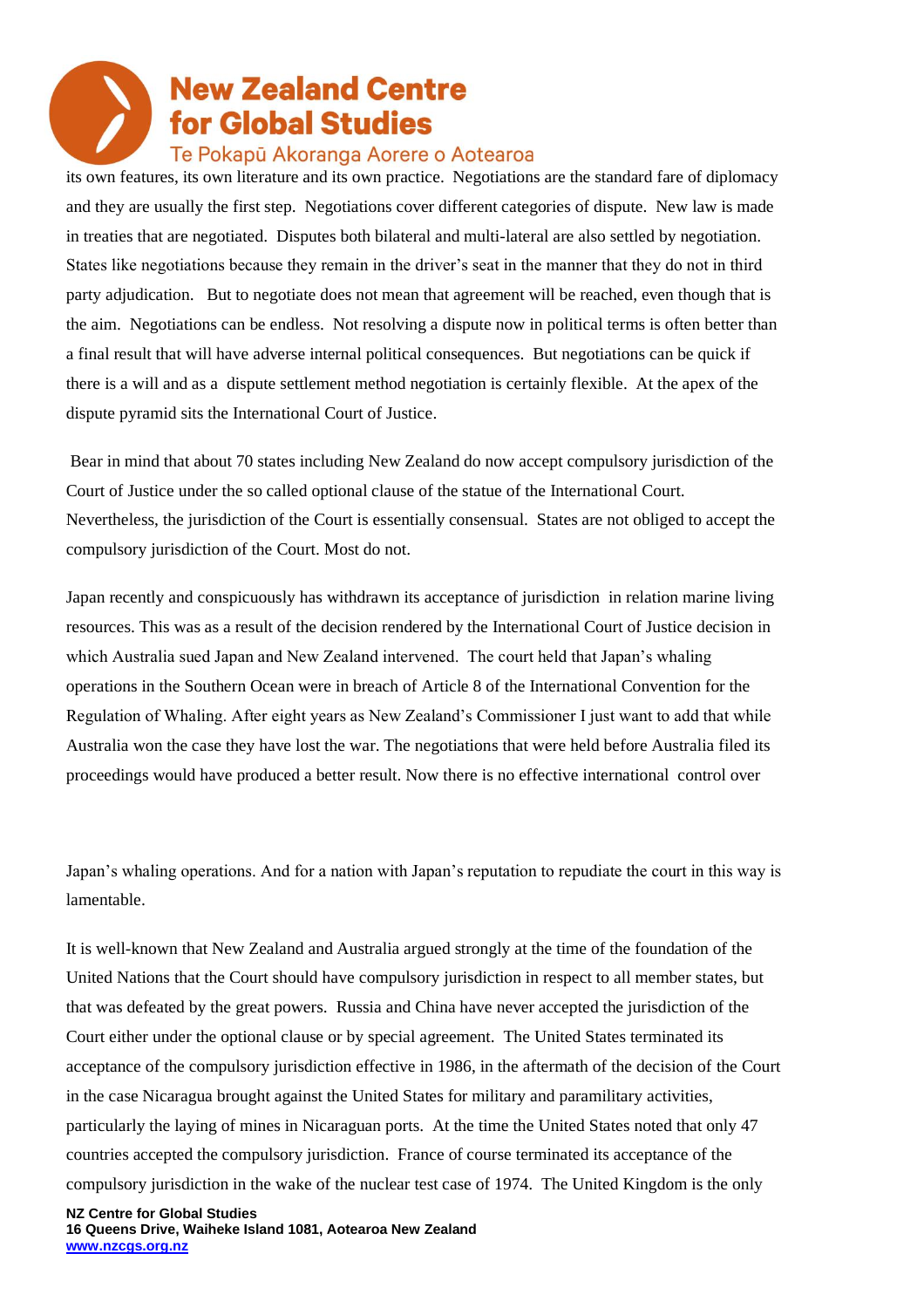### Te Pokapū Akoranga Aorere o Aotearoa

permanent member of the Security Council that accepts the compulsory jurisdiction of the Court. And of course there are many legal intricacies about the optional clause. One may reflect upon what sort of an example the P5 on the Security Council set for other nations.

The United Nations is essentially a diplomatic organisation. It's methods are the methods of diplomacy. The United Nations is a key institution in the endeavour to avoid, contain and resolve disputes. The Charter offers many dispute settlement menus that can be used with creativity where there is a desire to settle the dispute. The increasing use of the United Nations panels to find facts is itself a fresh contribution to the techniques of dispute settlement as I found in chairing the Gaza Flotilla panel. And there are many other disputes dealt with outside the ambit of the United Nations.

But if there are going to be international inquiries designed to find out what really happened and what should be done about it, quite a few changes are needed based on my experience with the Gaza Flotilla inquiry. Despite the accelerating use of the United Nations inquiries they suffer from inherent weaknesses.<sup>26</sup> These weaknesses cannot be all overcome, but steps can be taken to improve their processes. Such action will enhance the credibility of UN inquiries and give their findings more weight.

The UN is a complex set of structures inhabited by a massive bureaucracy and is difficult to manage.<sup>27</sup> Helen Clark has the range of skills required to sort this out. And I hope she gets to try. Elements of the UN sometimes find themselves in competition or at least at odds with one another. In such circumstances, rigorous attention must be given to high quality independent appointments and fair systematic means of working. There is a need to increase the credibility of inquiries and therefore advance the purposes for which they are established. There should also be greater co-ordination between various elements of the UN so they don't work at odds with one another. In addition to a generally applicable set of procedures, each part of the UN which conducts inquiries should develop a publicly available manual that sets out the inquiry-specific requirements concerning the qualifications of

<sup>26</sup> Geoffrey Palmer "Reform of UN Inquiries" in Suzannah Linton, Gerry Simpson and William A Schabas *For the Sake of Present and Future Generations-Essays on International Law,Crime and Justice in Honour of Roger S Clark* (Brill Nihjhoff, Leide,2015) at 597.

<sup>&</sup>lt;sup>27</sup> Anthony Banbury "I love the U.N., but it is Failing" New York Times, Sunday Review, 18 March 2016. International New York Times [http://nyti.ms/1Vj35sn.](http://nyti.ms/1Vj35sn)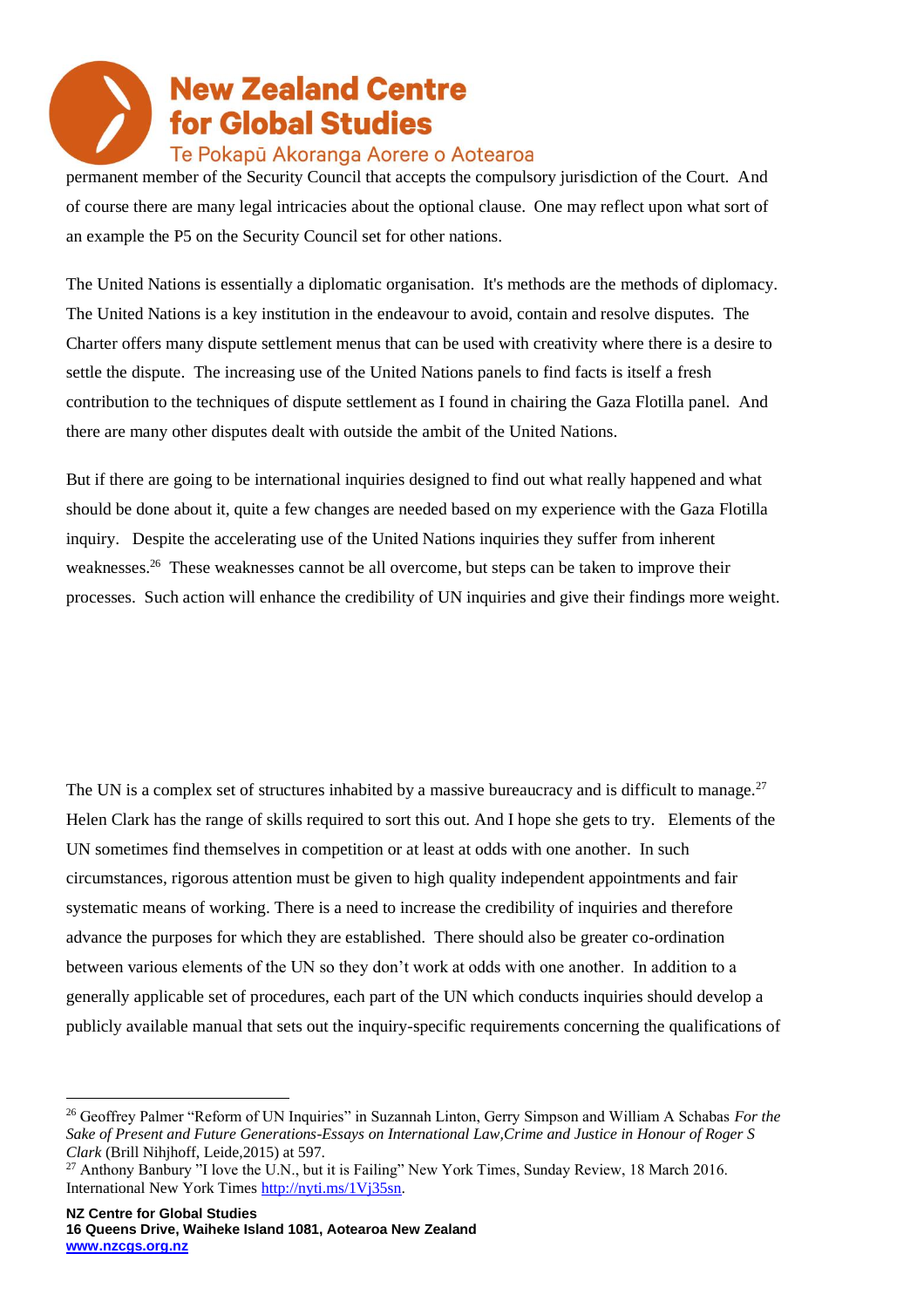Te Pokapū Akoranga Aorere o Aotearoa

appointees, the framing of the terms of reference, the fair methods and procedures that should be employed, and the level of support available.

All attempts should be made to ensure consistency, where possible, between these various inquiryspecific manuals. This should not impair the flexibility that is a valuable feature of such inquiries, but it will prevent the waste of time and resources involved in reinventing the wheel on each occasion that inquiries are established. In situations where an inquiry will receive no co-operation and is doomed in its prospects at arriving at the truth, it may be better not to establish it. The coin of inquiry must not be debased if it is to fulfil its function of promoting accountability in exposing the activities of international malefactors. Such machinery as is available to the UN to conduct inquiries needs to be carefully calibrated, prudently managed and conducted upon the basis of a process that is transparent and clear to everyone. UN inquiries are proxy for Courts in important ways. Courts depend upon independence, procedural fairness, efficiency and public confidence for their place within municipal government. Those are the qualities that UN inquiries need to exhibit. There are too many gaps as matters stand.

But improving UN inquiries in the manner that I have suggested is no substitute for the benefits that would flow from the rule of law at the international level that could be achieved if the jurisdiction of the International Court of Justice was compulsory, as Australia and New Zealand argued for in 1945. And if the range of the International Criminal Court's jurisdiction was extended so guilty leaders could not hide from the the consequences of breaches of international humantarian law that would be a great improvement.

#### **Conclusions**

It is not too late to solve all the problems of international governance that I have outlined. Establishing a new international organisation that has authority and weight with legislative capacity to deal with international environmental problems that are not within the capacity of a individual states to solve is not impossible. Solving climate change to a substantial degree is possible by building upon the approach of the Paris agreement. Time is running out and determined action is necessary. The nuclear weapons issue is stalemated, but surely we do not have to wait until a nuclear weapon is used before action is taken. Reforming the United Nations is not impossible either. I cannot help thinking that my generation has failed the future when it comes to bglobal governance and people ought to be angry about it.